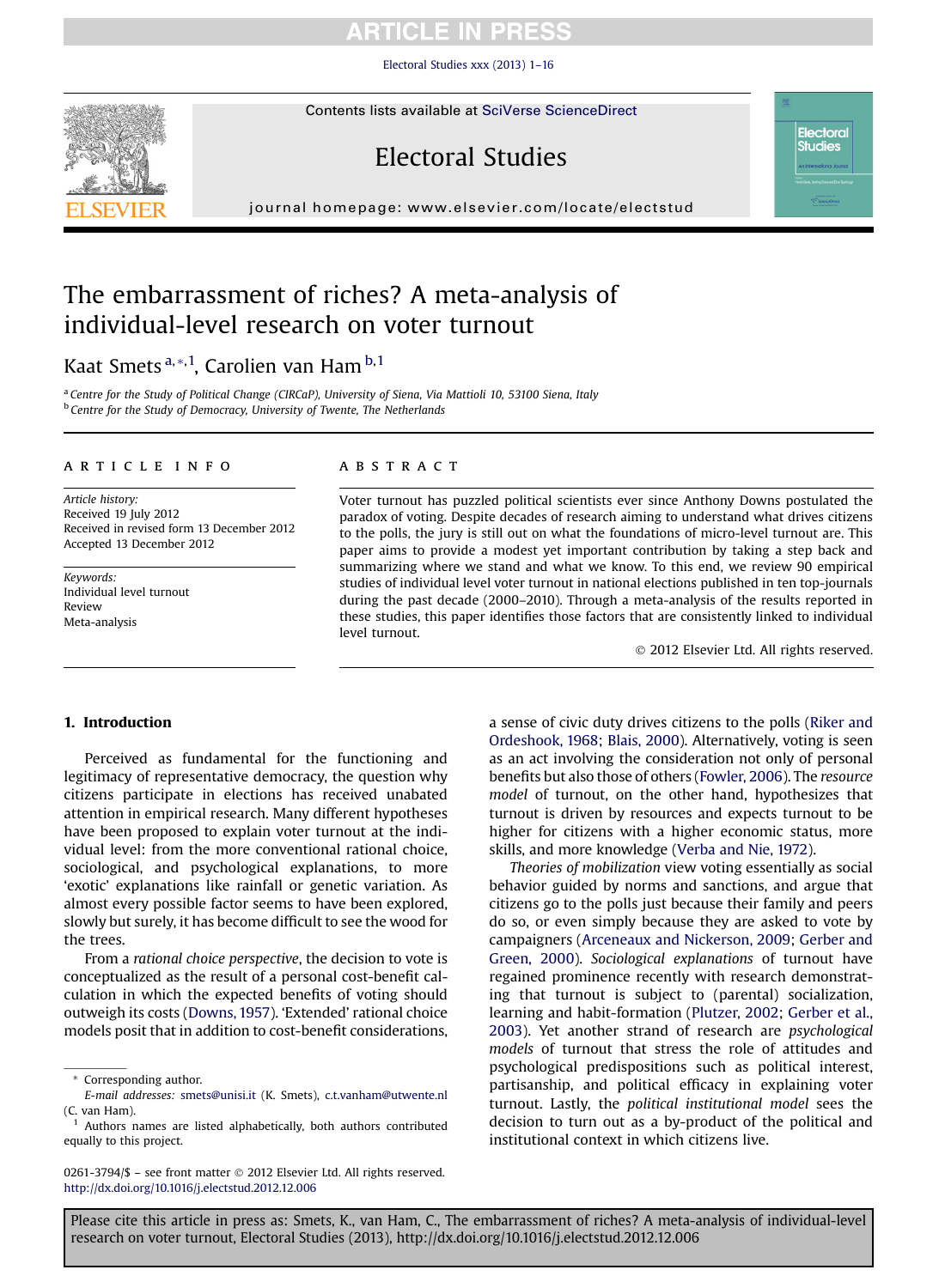Clearly, the jury is still out on what the foundations of micro-level turnout are [\(Arceneaux and Nickerson, 2009](#page-13-0); [Blais, 2006\)](#page-13-0). The fact that so many different theoretical explanations exist and have found empirical support points to the possibility that multiple causal mechanisms explain turnout and that different causal mechanisms may be prominent for different voters or in different contexts [\(Gallego, 2010](#page-14-0); [Arceneaux and Nickerson, 2009\)](#page-13-0). At the same time, the wealth of individual-level explanations is also the consequence of much existing research focusing on demonstrating the validity of one particular theory or variable, instead of assessing the relative strength of competing theoretical frameworks in explaining turnout (notwithstanding exceptions like [Plutzer, 2002](#page-14-0) and [Fieldhouse et al., 2007\)](#page-14-0). There seems to be a lack of consensus within the research community on a 'core model' of turnout [\(Geys, 2006\)](#page-14-0). Of course, lack of consensus is generally a sign of health for any scientific community, however if it leads to under-specified models the resulting omitted variable bias might lead to spurious and simply wrong findings.

The aim of this paper is to provide a modest yet important contribution to the current situation by taking a step back and summarizing where we stand and what we know. To this end, this paper reviews empirical studies of individual level voter turnout in national elections, published in ten top-journals in political science and political behavior during the past decade (2000–2010). To illustrate the non-parsimonious nature of research on individual level turnout: the 90 studies reviewed in this paper included over 170 different independent variables, none of which were included in all studies.

Through a meta-analysis of the results of these studies we aim to shed light on the factors that are consistently linked to individual level turnout. In doing so, our research seeks to complement the meta-analysis of aggregate level turnout by [Geys \(2006\)](#page-14-0). Our paper follows a similar set-up: in section two we discuss our sample selection and coding procedure, as well as the methods used to review the studies. Next we consider the ways in which the dependent variable, individual level turnout, has been measured in the studies included in our sample. In section four we present our empirical results, and section five presents our conclusions.

### 2. Data and methods

The sheer amount of studies on individual level turnout renders a review of all available research results impossible. Hence, in this research project we have restricted our analyses in a number of ways. First of all, we have chosen to consider only peer-reviewed journal articles. We realize that our sample selection suffers from the 'file drawer problem' as research findings that are insignificant are less likely to get published. However, while acknowledging the selection bias this might generate in our sample, we think the problem is less severe in the meta-analyses carried out here. The file drawer problem is likely to affect results for explanatory variables of interest to researchers, not for control variables. The meta-analyses presented here cover a wide variety of theoretical approaches and explanatory variables, that should mitigate selection bias in favor of certain explanatory variables.<sup>2</sup>

Secondly, we include only national parliamentary or presidential elections, excluding local elections, as well as European elections in the case of Europe, and primaries and 'second-order' elections in the United States (i.e. Senate and Congress elections). Pooling studies that analyze turnout in different types of elections might lead to mixed findings as certain independent variables can affect turnout differently in first order elections than in second order elections. Hence, we prefer to limit our study to a sample of comparable elections, knowing that our findings will be restrained to that sub-set of elections, but having more confidence in our findings.

The third restriction of our sample follows the same line of argument and is to exclude studies on turnout in new democracies. The literature on individual level turnout in new democracies has only recently started to emerge. While certainly finding similarities with established democracies, turnout in new democracies seems to be affected by a number of important factors that are not found to affect electoral participation in established democracies [\(Blais and Dobrzynska, 1998;](#page-13-0) [Pérez-Liñán, 2001](#page-14-0); [Norris,](#page-14-0) [2002](#page-14-0)).

Finally, for more pragmatic reasons we focus on studies published in 10 top-journals in political science (see [Table 1\)](#page-2-0). Our goal was to include both general political science journals as well as journals specializing in political behavior, and to strike a balance between European and American journals. We have limited the time-period to studies published between 2000 and 2010, based on the idea that the near past is of most interest to both scholars and policy makers. This sample selection results in a total of 90 articles analyzing individual level turnout in national elections in established democracies.<sup>3</sup> [Table 1](#page-2-0) shows the distribution of articles over journals.

The selection of journals and especially the time-period covered is important as it might generate sample bias that could result in our review covering certain theoretical approaches more extensively than others. For example, work on the impact of mobilization on turnout has received quite some attention in recent years, leading to more studies on variables associated with that theoretical framework, and more robust findings for those variables.

To check the representativeness of our sample in terms of journal selection, we bench-marked our selection of journals against the journals cited by the Social Science Citation Index as having published most articles on turnout in the period between 2000 and 2010. Almost 70% of articles on turnout were published in political science journals, compared to about 10% for economics journals

<sup>2</sup> Moreover, robustness checks including only control variables demonstrate that our results remain virtually the same, even if variables of interest are excluded (cf. online Appendix C).

 $3$  Articles that analyzed a composite index of various forms of political participation including turnout were excluded as the effects of independent variables on turnout cannot be isolated. Articles based on data from laboratory experiments were also not included in our analyses. We did, however, include articles using data generated from field experiments.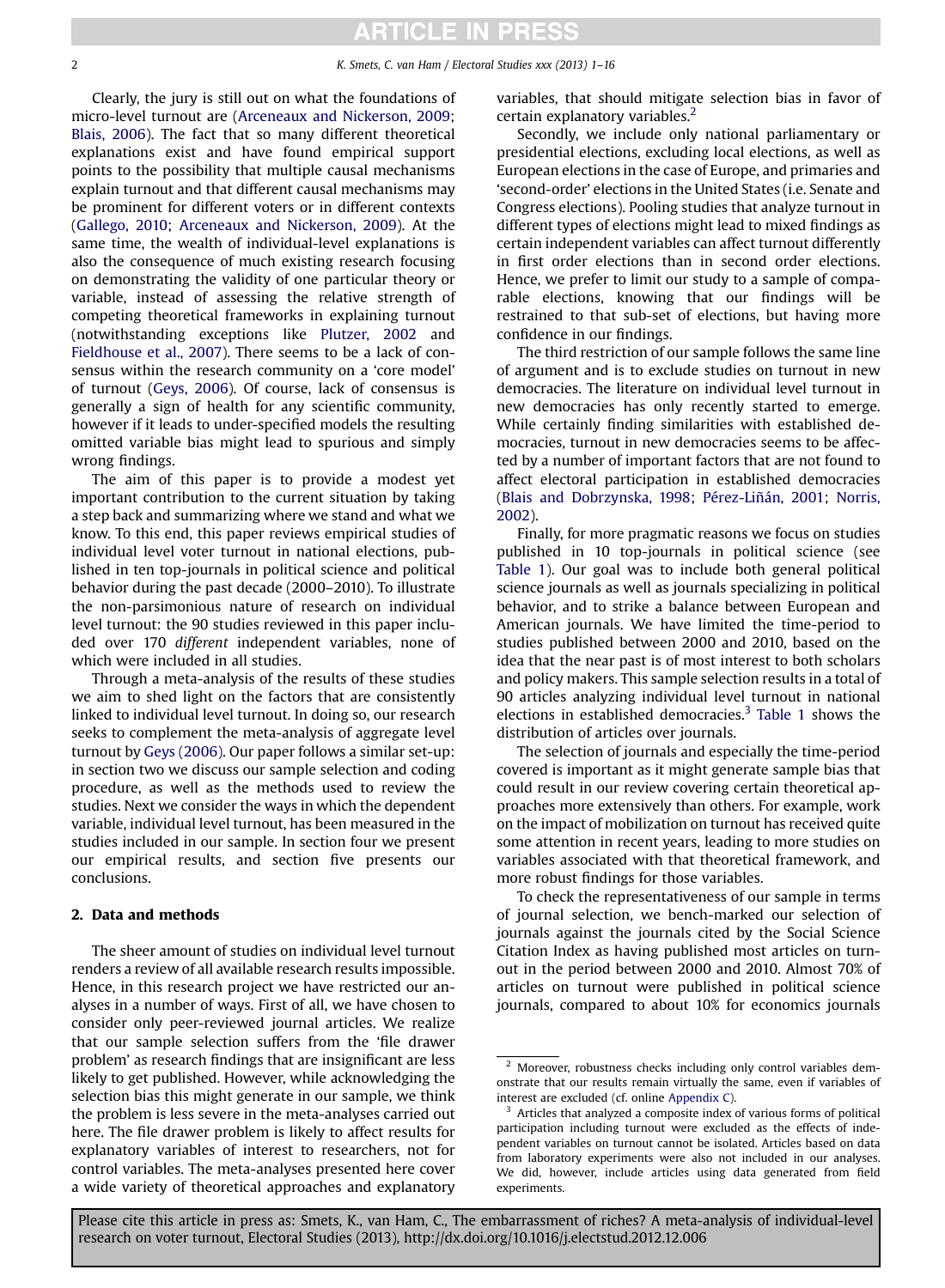#### K. Smets, C. van Ham / Electoral Studies xxx (2013) 1–16 3

#### <span id="page-2-0"></span>Table 1

Distribution studies among journals.

| <b>Iournal</b>                                   | Studies coded |
|--------------------------------------------------|---------------|
| Journal of Politics                              | 22 (24.4%)    |
| <b>Political Behavior</b>                        | 18 (20.0%)    |
| American Journal of Political Science            | 14 (15.6%)    |
| British Journal of Political Science             | 8(8.9%)       |
| <b>Electoral Studies</b>                         | 8(8.9%)       |
| Journal of Elections, Public Opinion and Parties | 6(6.7%)       |
| European Journal of Political Research           | 5(5.6%)       |
| Political Analysis                               | 5(5.6%)       |
| American Political Science Review                | 3(3.3%)       |
| Acta Politica                                    | 1(1.1%)       |
| Total                                            | 90            |

and about 5% for sociology journals, justifying our focus on political science journals. Moreover, within the political science journals, we included 8 of the 15 journals that published most articles on turnout, and added 2 additional European journals to have a better spread over articles using American and European data. $4$  Based on these statistics, we feel confident our sample is representative of studies of individual level turnout in national elections of established democracies published between 2000 and 2010.

In addition to journal selection, as a way of gauging the 'representativeness' of our sample in terms of theoretical approaches, we have categorized explanatory factors of turnout in six broad theoretical models that we feel reflect the main theoretical approaches in the literature (see Section [4](#page-3-0)). Subsequently we coded each study according to the model or models it reflects. As Table 2 demonstrates, resource and mobilization studies are somewhat more common in our sample, while socialization and rational choice studies are less common. This may be a consequence of the time-period assessed in this study. Note that some studies test multiple theoretical models, hence the total number of studies in the table exceeds the original number 90.

After a double-blinded selection of studies based on careful reading of the abstracts of all papers published in the ten journals specified above, the sample was coded following a precise coding procedure. A codebook has been developed that specifies characteristics of the data, the dependent variable used, the independent variables modeled, statistical techniques used, as well as the study results. Inter-coder reliability was enhanced by test-coding a substantial sub-set of the data at the start of the research project and reconciling differences, as well as an assessment by both authors when questions in coding arose. Coding decisions were recorded for each study in

#### Table 2

Distribution of the main theoretical models.

| Theoretical model     | <b>Studies</b> | Tests       |
|-----------------------|----------------|-------------|
| Resource model        | 35 (31.5%)     | 133 (28.4%) |
| Mobilization model    | 29 (26.1%)     | 137 (29.3%) |
| Socialization model   | 5(4.5%)        | 29(6.2%)    |
| Rational choice model | 11 (9.9%)      | 54 (11.5%)  |
| Psychological model   | 19 (17.1%)     | 71 (15.2%)  |
| Institutional model   | 12 (10.8%)     | 44 (9.4%)   |
| Total                 | 111            | 468         |

separate log-files. Finally, all final codings were double checked by one of the authors.<sup>5</sup>

#### 2.1. Meta-analysis

Meta-analysis is often defined as an analysis of analyses ([Glass, 1976,](#page-14-0) 3). Instead of reviewing studies on a given topic in a descriptive way, the aim of meta-analysis is to analyze test results from previous studies through quantitative methods and to summarize the findings.

In this paper we use a combination of the vote-counting procedure and the combined-tests technique (see [Imbeau](#page-14-0) [et al., 2001;](#page-14-0) [Geys, 2006\)](#page-14-0). In the vote-counting procedure, each test of a hypothesis is considered a 'success' when a coefficient is statistically significant and has the hypothesized direction. On the other hand, the hypothesis test is considered a 'failure' when it is found not to be significant and an 'anomaly' when the coefficient is statistically significant but is in the opposite direction than expected. We have used the two-tailed  $p < 0.05$  level as the cut-off point for significant effects. Considering all tests together for each independent variable, the modal category gives an estimate of the most common relationship between the independent variable and turnout, and dividing the number of 'successes' by the total number of tests provides a measure of the success rate (see Equation (1)). The higher the success rate, the more confident we are that an independent variable has the hypothesized effect on individual level voter turnout, both in terms of direction and significance.

success rate  $=$  (successes/number of tests) $*100$  (1)

Because some studies include more tests than others (e.g. the same hypothesis can be assessed in multiple models within in a given study/article), looking at the separate test results may lead to biased results when the distribution of tests over studies is highly skewed. Moreover, various test results from a single study are not independent from one another as they often use the same data ([Wolf, 1986](#page-14-0), 14). To resolve this problem we calculate the success rate not only per test but also per study, implicitly assigning a weight to each test result that is the inverse of the number of tests performed in the study. A hypothesis is considered a 'success', 'failure', or 'anomaly' based on which of these three categories the majority of

<sup>4</sup> Note that the fact that the majority of studies were carried out in the United States might also affect the 'representativeness' of our sample. To be precise, 68% of the studies in our sample were based on data from the US, the remaining 32% are based mostly on cross-national survey data from West European democracies. Space does not permit thorough analysis of the potential differences in findings between the US and Europe in this paper, however, this is a topic that will be taken up in future research.

<sup>5</sup> The dataset, codebook, and coding instructions are available upon request from the authors.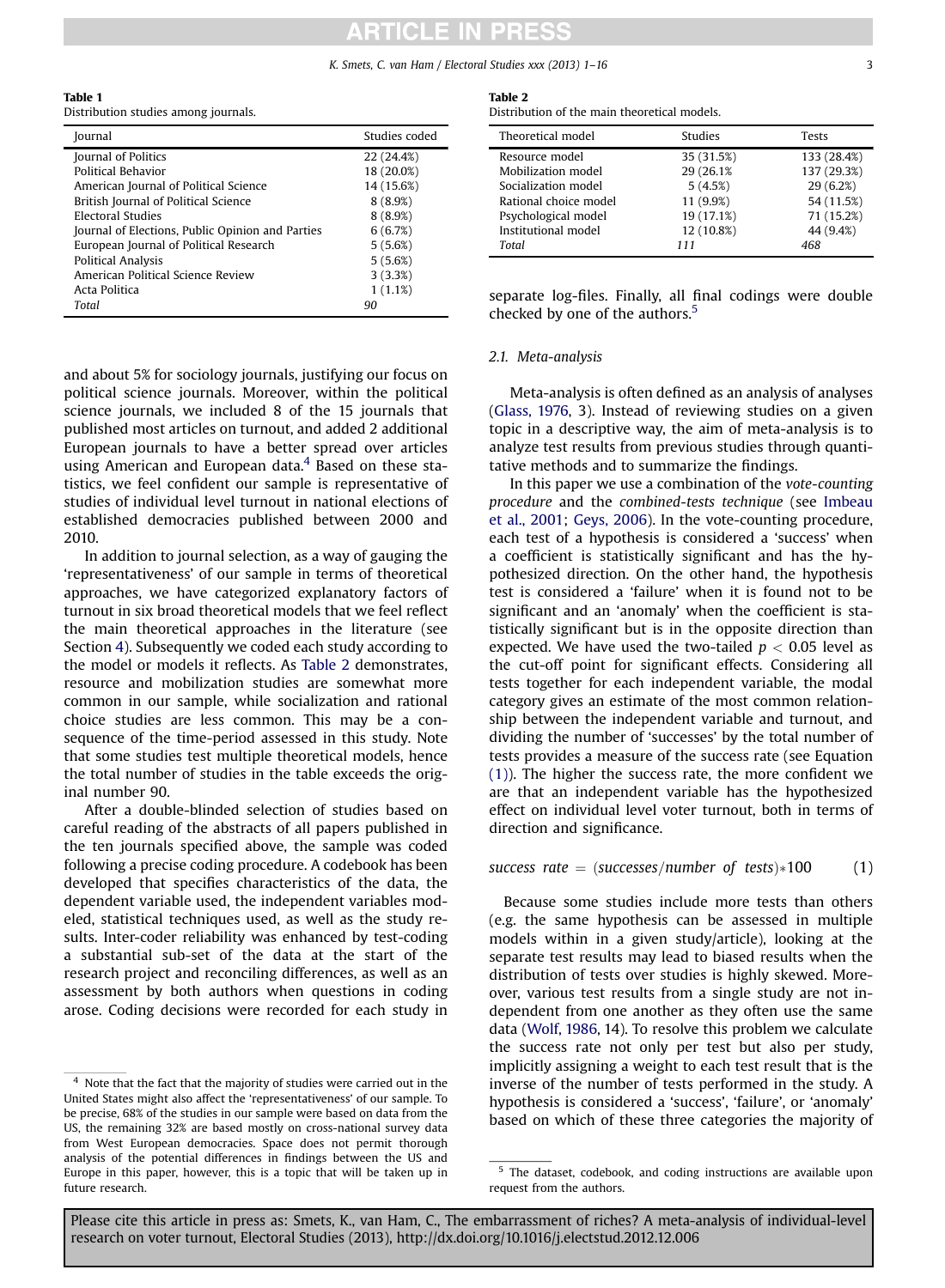<span id="page-3-0"></span>tests within the study fall. Like for separate tests, the modal category is considered to give the best approximation of the true direction of the relationship between the dependent and independent variable.

The vote-counting procedure is purely based on direction and statistical significance. It does not allow to take into account the size of effects ([Glass, 1976,](#page-14-0) 5; [Lau et al.,](#page-14-0) [2007,](#page-14-0) 1179). Combined test techniques allow to summarize the test statistics provided by different studies. However, since the studies in our sample use different statistical techniques and therefore provide different test statistics, such a comparison is out of order. Instead we use proxies of effect sizes based on whether the effects were 'successes', 'failures', or 'anomalies'.

Combining the vote-count procedure and the combined-tests technique in this way allows us to calculate a proxy of the average effect size. To this end, one first calculates the approximate effect size  $r$  for each individual test by assigning successes (significant and in hypothesized direction) a weight of 1, failures (not statistically significant) a weight of 0 and anomalies (significant but not in hypothesized direction) a weight of  $-1$ . A proxy of the effect size at the level of tests can then be calculated with the formula in Equation (2):

$$
r = (successes - anomalies)/number \ of \ tests \tag{2}
$$

The average effect size of a given independent variable across all studies  $(r_{av})$  is subsequently given by the mean effect size (see Equation (3)). This metric, that has a theoretical lower bound of  $-1$  and an upper bound of  $+1$ , behaves like a correlation coefficient and gives the number of standard deviation units with which individual level turnout is affected if the independent variable changes by one standard deviation. By calculating a confidence interval around this statistic we can judge whether or not there is a statistically significant effect on the dependent variable (testing the null hypothesis that the mean effect across all studies is zero).

$$
r_{av} = \sum r_i / number \ of \ studies \tag{3}
$$

As an example, consider the effect of age on turnout, which we hypothesize to be positive. Imagine study one includes four tests of this hypothesis. In two of those the effect for age is positive and significant, in one test the effect is not significant, and in the last test the effect is negative and significant. The modal category of this study is 'success'. The first two tests will receive an effect size score of 1, the third test a 0, and the fourth test  $a - 1$ . At the level of tests, the success rate is  $(2/4)^*100 = 50\%$ , the proxy of the effect size r is  $(2-1)/4 = 0.25$  and a t-test will demonstrate that this effect is not significantly different from 0. Now, say in hypothetical studies two, three and four the modal category is also 'success' and the effect size  $r$  equals 0.75, while in study five the modal category is 'failure' and the effect size  $r$  is 0. At the level of studies then, the success rate is  $(4/5)^*100 = 80\%$ . The average effect size  $r_{av}$  is the sum of r divided by the number of studies  $((0.25 + 0.75 + 0.75 + 0.75 + 0)/5 = 0.5)$  and a t-test of this effect will demonstrate that it is significantly different from 0 ( $p < 0.05$ , two-tailed).<sup>6</sup>

#### 3. Description dependent variable

Crucial in any attempt to review the extensive literature on individual level turnout is to distinguish the different ways in which the dependent variable is measured. At the individual level, turnout is most commonly measured by post-election surveys that ask respondents whether they voted in the past election. Such self-reported turnout is affected by problems such as recall bias and social desirability, and hence reported turnout tends to have an upward bias when compared to data on actual turnout. For example, [Karp and Brockington \(2005,](#page-14-0) 825) estimate the difference between actual turnout and reported turnout in the American National Election Studies to be around 20 percentage points during the 1990s.

For this reason, scholars generally prefer to use validated turnout data, based on official voter records. However, since such data are often only released after some time and official voter records are not kept in all countries, validated turnout data is more difficult to obtain. A third type of measurement that is used in studies of individual level turnout is based on surveys that are held at some point before elections, such as general social surveys, and that ask respondents about their turnout intention, either in the upcoming election or "if elections were to be held tomorrow". Turnout intention is likely to be even more prone to social desirability bias and is therefore not used often.

In terms of validity then, validated turnout data is the most robust, but at the same time the most difficult data to obtain, while reported turnout data (and turnout intention data) are more prone to bias, but generally easier to obtain. As [Table 3](#page-4-0) demonstrates, about 82% of the studies included in this paper measure turnout as reported turnout, 11% of the studies use validated turnout, and 7% use turnout intention.<sup>7</sup>

#### 4. Analysis and findings

We present our findings dividing all independent variables into six main theoretical models of individual level voter turnout: the resource model, the mobilization model, the socialization model, the rational choice model, the psychological model, and the political–institutional model. Note that our classification of studies in these six broad theoretical models is purely meant as a practical way to organize our results. There are multiple ways to group variables into theoretical models and different scholars are likely to have different preferences. Also, as will become clear below, the models chosen for the purpose of this

 $6$  Note that in case of a tie, the modal study effect is always coded conservatively. For example, if a study includes 4 tests, 2 of which are a success and 2 are a failure, the modal effect of the study is coded as failure.

 $7$  Note that while the total number of studies included in our review is 90, five studies use two dependent variables, for example analyzing models with reported turnout and validated turnout.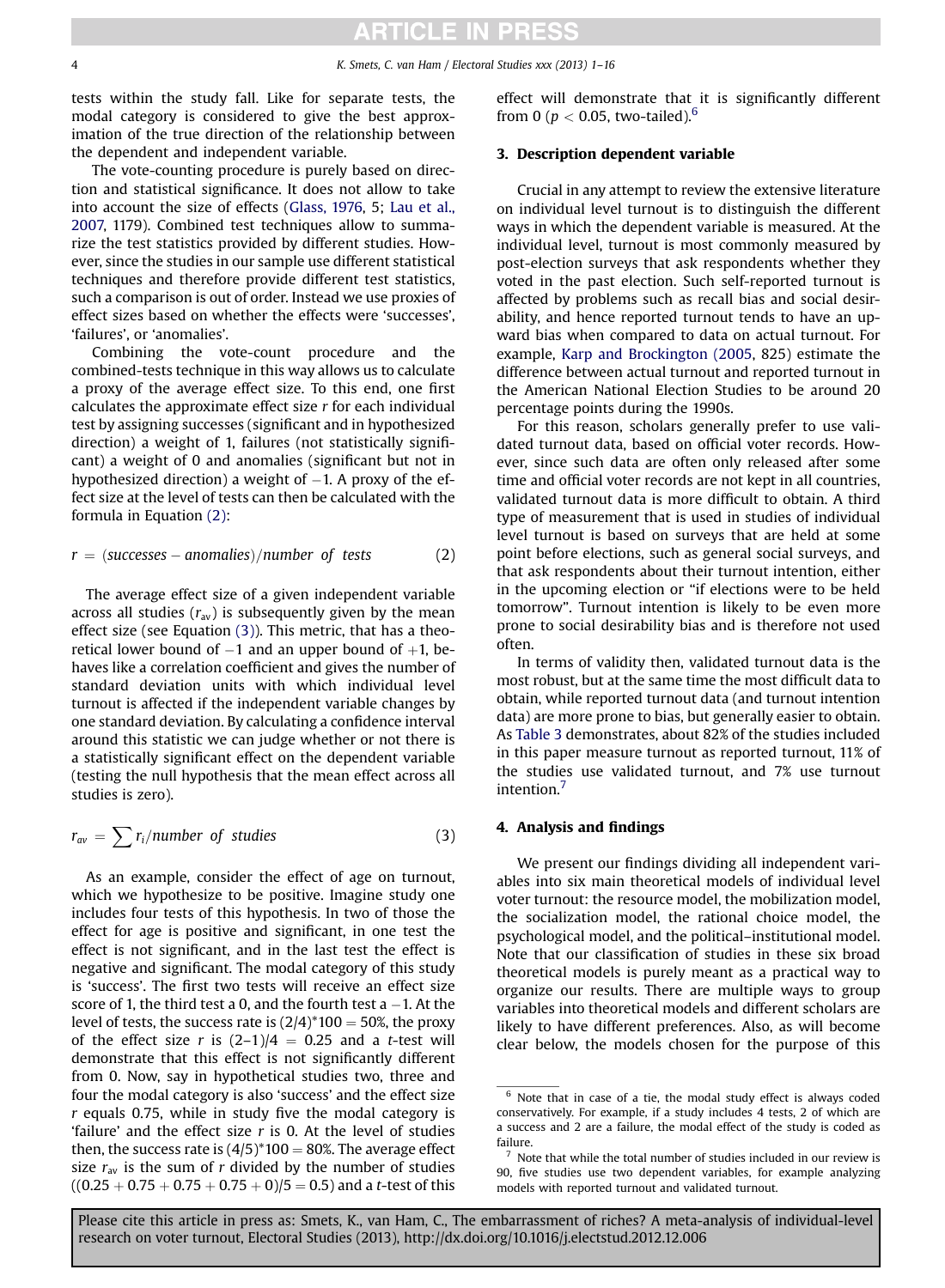K. Smets, C. van Ham / Electoral Studies xxx (2013) 1-16 55

<span id="page-4-0"></span>Table 3

Measurement dependent variable.

| Dependent variable | Studies    | Tests       |
|--------------------|------------|-------------|
| Reported turnout   | 78 (82.1%) | 324 (80.0%) |
| Validated turnout  | 10 (10.5%) | 54 (13.3%)  |
| Turnout intention  | 7(7.4%)    | 27 (6.7%)   |
| Total              | 95         | 405         |

paper are not necessarily mutually exclusive as certain variables can be argued to influence voter turnout through multiple theoretical pathways.

Since our aim is to compare effects over different studies, we keep the direction of the hypotheses constant, disregarding the hypotheses proposed in each particular study. For example, in some studies authors hypothesize men to turn out at higher rates than women, while in other studies women are expected to turn out at higher rates. In order to compare results for these different studies, we code results following a single hypothesis for all studies, in this case that men turn out more than women. For each variable the hypothesized direction of the effect is denoted by the  $+$  'or  $-$ ' sign after the variable name in the results tables.

We focus exclusively on main effects, disregarding interaction terms.<sup>8</sup> Moreover, we do not report variables that were included in only one or two studies, since this would not allow us to carry out t-tests. Online Appendix A presents the results for the variables that were only included in one or two studies. Variables are reported in descending order based on the frequency with which they were included in the studies. Overall, we found that of the 176 different independent variables included in the 90 studies reviewed, only eight (less than 5%) were included in more than 25% of the studies: age, gender, income, education, race, marital status, political interest and party identification. Even the two most common independent variables – age and education – were included in only 72% and 74% of studies respectively. Generally, the motivation for the inclusion of control variables in the articles reviewed was very brief (i.e. "we include the 'usual suspects' as control variables") or absent.

#### 4.1. The resource model

The basic idea behind the resource model is that political participation is an act driven by resources, particularly time, money, and skills ([Verba and Nie, 1972](#page-14-0); [Verba et al., 1995](#page-14-0)). Those with jobs, a high income, and a high socio-economic status are more likely to have a wider range of resources and are, thus, more likely to vote [\(Brady et al., 1995,](#page-13-0) 273). Education also contributes to resources, acting as a social sorting mechanism and serving as a proxy for social class and skills. Higher resource citizens also have larger networks and higher stakes in elections, characteristics that may in turn may act as motivators and lead to targeted mobilization efforts from political parties. The cluster of resource variables is the largest of all discussed in this paper, comprising 22 explanatory variables, many of which are demographic indicators. Results are summarized in [Table 4](#page-5-0).

#### 4.1.1. Education

Education is considered one of the strongest predictors of voter turnout and has been used as an independent variable in 67 out of 90 studies (see e.g. [Hillygus, 2005b](#page-14-0); [Campbell, 2009;](#page-13-0) [Gallego, 2010](#page-14-0)). Notwithstanding the rise of educational levels in advanced western democracies, turnout levels have not risen: a fact that continues to puzzle scholars of political behavior ([Burden, 2009](#page-13-0), 540).

Our meta-analysis shows that education is indeed positively related to individual level turnout as most studies fall into the success category (success rate is 67–72%). The average effect size  $(r_{av})$  is statistically significant both at the level of tests and studies. A standard deviation change in educational level increases turnout with roughly 0.72 standard deviation units. However, living in an area with relatively higher levels of education does not seem to significantly affect turnout (see results for contextual education).

#### 4.1.2. Age and age squared

Age is among the three most common independent variables in research on individual voter turnout (65 out of 90 studies). Young adults are notorious abstainers. Turnout is, however, hypothesized to rise with the transition into adulthood ([Lane, 1959](#page-14-0), 218, [Strate et al., 1989,](#page-14-0) 444, [Jankowski and Strate, 1995](#page-14-0), 91) and decline again when citizens at an older age start to withdraw from social life ([Cutler and Bengtson, 1974](#page-13-0), 163).

This suggests the relationship between age and turnout is curvilinear rather than linear, which is why some studies also include age squared. Our findings show that most tests and studies are successful, indicating support for a positive effect of age and a negative effect of age squared on turnout (the success rate being around 75% for the studies).

#### 4.1.3. Gender

Because of their different role in society (e.g. being the breadwinner, historically having the right to vote) men have long been considered to have more resources and are, therefore, thought to turn out more than women. Recent research, however, suggests that the gender gap in turnout has gradually disappeared (see [Inglehart and Norris, 2003](#page-14-0); [Childs, 2004\)](#page-13-0).

Our meta-analysis indicates that gender in most instances is no longer a statistically significant predictor of turnout in national elections. The success rate of gender is very low (around 3–5%), as in most tests and studies the variable does not reach statistical significance. The average effect size is statistically significant, but in comparison to other variables relatively close to zero. Moreover, its negative sign indicates that when gender is found to be significant it is usually women that turn out at higher rates, not men.

<sup>8</sup> As an anonymous reviewer pointed out, main effects of interaction terms are affected by the inclusion of the interaction effect and could hence distort our results. However, secondary analysis of our results excluding all variables that were main effects of interaction terms gave near-identical results to the ones reported here. As additional robustness checks we also tested whether our results hold when including only control variables and when weighting the effect by the number of variables included in each test. The results did not change substantively, as reported in online Appendix C.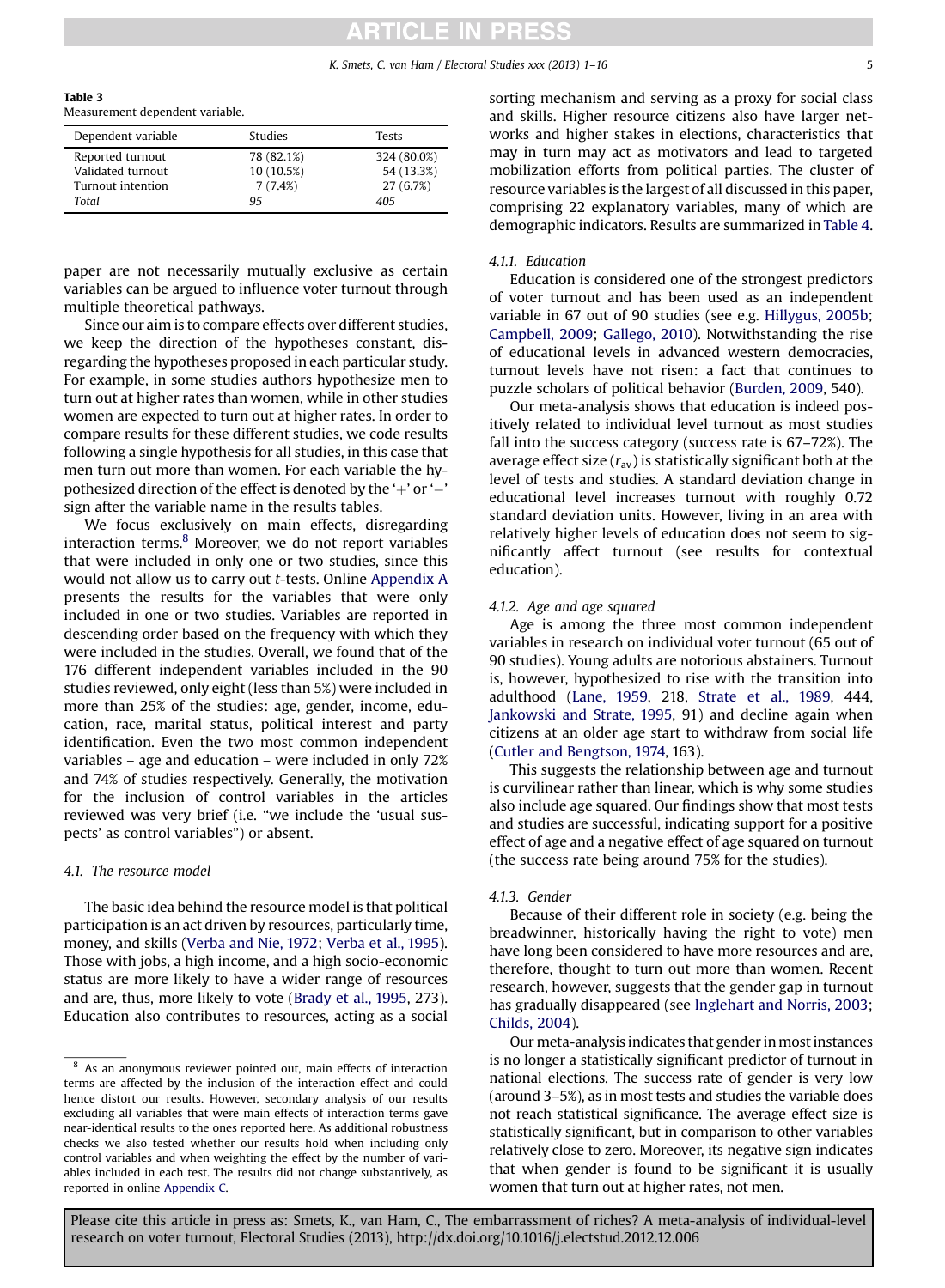l,

### **ARTICLE IN PRESS**

#### <span id="page-5-0"></span>6 K. Smets, C. van Ham / Electoral Studies xxx (2013) 1–16

#### Table 4

Resource model – results meta-analysis.

| Variable                                         | Success (1)  | Failure (0)    | Anomaly $(-1)$ | Modal category | Success rate | Effect size $(r_{av})$ | p-Value    |
|--------------------------------------------------|--------------|----------------|----------------|----------------|--------------|------------------------|------------|
| Education $(+)$                                  |              |                |                |                |              |                        |            |
| Tests (239)                                      | 173          | 66             | $\bf{0}$       | Success        | 72.38        | 0.72                   | ***        |
| Studies (67)                                     | 45           | 22             | $\bf{0}$       | Success        | 67.16        | 0.71                   | ***        |
| Age $(+)$                                        |              |                |                |                |              |                        |            |
| Tests (233)                                      | 167          | 60             | 6              | Success        | 71.67        | 0.69                   | ***        |
| Studies (65)                                     | 49           | 15             | $\mathbf{1}$   | Success        | 75.38        | 0.74                   | ***        |
| Age squared $(-)$                                |              |                |                |                |              |                        |            |
| Tests $(78)$                                     | 44           | 32             | 2              | Success        | 56.41        | 0.54                   | ***        |
| Studies (17)                                     | 13           | 4              | $\bf{0}$       | Success        | 76.47        | 0.78                   | ***        |
| Gender (male) $(+)$                              |              |                |                |                |              |                        |            |
| Tests (225)                                      | 11           | 160            | 54             | Failure        | 4.89         | $-0.19$                | ***        |
| Studies (61)                                     | 2            | 45             | 14             | Failure        | 3.28         | $-0.20$                | $**$       |
| Race (black, Latino, non-white) $(-)$            |              |                |                |                |              |                        |            |
| Tests (156)                                      | 38           | 109            | 9              | Failure        | 24.36        | 0.19                   | ***        |
| Studies (43)                                     | 10           | 30             | 3              | Failure        | 23.26        | 0.21                   |            |
| Income $(+)$                                     |              |                |                |                |              |                        |            |
| Tests (151)                                      | 76           | 75             | 0              | Success        | 50.33        | 0.50                   | ***        |
| Studies (40)                                     | 21           | 19             | 0              | Success        | 52.50        | 0.57                   | ***        |
| Marital status (married) $(+)$                   |              |                |                |                |              |                        |            |
| Tests $(90)$                                     | 41           | 47             | 2              | Failure        | 45.56        | 0.43                   | ***        |
| Studies (30)                                     | 17           | 12             | $\mathbf{1}$   | Success        | 56.67        | 0.53                   | ***        |
| Residential mobility $(-)$                       |              |                |                |                |              |                        |            |
|                                                  |              |                |                | Success        |              |                        | ***        |
| Tests $(54)$                                     | 28           | 23             | 3              |                | 51.85        | 0.46                   | $* *$      |
| Studies (18)                                     | 10           | 7              | $\mathbf{1}$   | Success        | 55.56        | 0.46                   |            |
| Region (south/periphery) $(-)$                   |              |                |                |                |              |                        | ***        |
| Tests $(52)$                                     | 28           | 24             | 0              | Success        | 53.85        | 0.54                   | ***        |
| Studies (18)                                     | 10           | 8              | $\bf{0}$       | Success        | 55.56        | 0.55                   |            |
| Occupational status (employed) $(+)$             |              |                |                |                |              |                        | ***        |
| Tests $(50)$                                     | 17           | 33             | 0              | Failure        | 34.00        | 0.34                   | $* *$      |
| Studies (18)                                     | 5            | 13             | $\bf{0}$       | Failure        | 27.78        | 0.32                   |            |
| Home ownership $(+)$                             |              |                |                |                |              |                        | ***        |
| Tests $(58)$                                     | 30           | 27             | $\mathbf{1}$   | Success        | 51.72        | 0.50                   | ***        |
| Studies (16)                                     | 8            | 8              | 0              | Failure        | 50.00        | 0.55                   |            |
| Citizenship (nationalized/born in country) $(+)$ |              |                |                |                |              |                        |            |
| Tests $(41)$                                     | 13           | 22             | 6              | Failure        | 31.71        | 0.17                   | $^{+}$     |
| Studies (13)                                     | 5            | 6              | 2              | Failure        | 38.46        | 0.26                   | n.s.       |
| Occupational type (white collar) $(+)$           |              |                |                |                |              |                        |            |
| Tests $(22)$                                     | 8            | 12             | 2              | Failure        | 36.36        | 0.27                   |            |
| Studies (9)                                      | 4            | 5              | 0              | Failure        | 44.44        | 0.35                   | $^{+}$     |
| Socio-economic status/class $(+)$                |              |                |                |                |              |                        | ***        |
| Tests $(21)$                                     | 14           | 7              | 0              | Success        | 66.67        | 0.67                   | *          |
| Studies (8)                                      | 4            | 4              | $\bf{0}$       | Failure        | 50.00        | 0.50                   |            |
| Residential location (rural) $(+)$               |              |                |                |                |              |                        |            |
| Tests $(18)$                                     | 0            | 17             | $\mathbf{1}$   | Failure        | 0.00         | $-0.06$                | n.s.       |
| Studies (7)                                      | 0            | $\overline{7}$ | $\bf{0}$       | Failure        | 0.00         | $-0.02$                | n.s.       |
| Children $(+)$                                   |              |                |                |                |              |                        |            |
| Tests $(18)$                                     | 2            | 11             | 5              | Failure        | 11.11        | $-0.17$                | n.s.       |
| Studies (6)                                      | 1            | 3              | $\overline{2}$ | Failure        | 16.67        | $-0.10$                | n.s.       |
| Occupational type: students $(-)$                |              |                |                |                |              |                        |            |
| Tests $(15)$                                     | 0            | 8              | $\overline{7}$ | Failure        | 0.00         | $-0.47$                | $***$      |
| Studies (6)                                      | 0            | 3              | 3              | Failure        | 0.00         | $-0.43$                | $^{+}$     |
| Contextual race $(-)$                            |              |                |                |                |              |                        |            |
| Tests $(37)$                                     | 5            | 24             | 8              | Failure        | 13.51        | $-0.08$                | n.s.       |
| Studies (5)                                      | 1            | 4              | $\bf{0}$       | Failure        | 20.00        | 0.05                   | n.s.       |
| Contextual education (+)                         |              |                |                |                |              |                        |            |
| Tests $(23)$                                     | 9            | 13             | $\mathbf{1}$   | Failure        | 39.13        | 0.35                   | $\ast\ast$ |
| Studies (4)                                      | 1            | 3              | $\pmb{0}$      | Failure        | 25.00        | 0.33                   | n.s.       |
| Contextual citizenship $(-)$                     |              |                |                |                |              |                        |            |
| Tests $(22)$                                     | 6            | 16             | $\pmb{0}$      | Failure        | 27.27        | 0.27                   | *          |
| Studies (3)                                      | $\mathbf{1}$ | 2              | $\pmb{0}$      | Failure        | 33.33        | 0.43                   | n.s.       |
| Generation (60s/70s vs. pre-WW II) $(-)$         |              |                |                |                |              |                        |            |
| Tests $(14)$                                     | 12           | 2              | $\pmb{0}$      | Success        | 85.71        | 0.86                   | ***        |
| Studies (3)                                      | 3            | $\bf{0}$       | $\pmb{0}$      | Success        | 100.00       | 0.88                   | $***$      |
| Contextual income $(+)$                          |              |                |                |                |              |                        |            |
| Tests $(9)$                                      | 2            | 6              | $\mathbf{1}$   | Failure        | 22.22        | 0.11                   | n.s.       |
| Studies (3)                                      | $\mathbf{1}$ | 2              | 0              | Failure        | 33.33        | 0.28                   | n.s.       |
|                                                  |              |                |                |                |              |                        |            |

Note: T-test with two-tailed significance levels.  $+p < 0.01$ ,  ${}^*p < 0.05$ ,  ${}^*p < 0.01$ ,  ${}^{***}p < 0.001$ .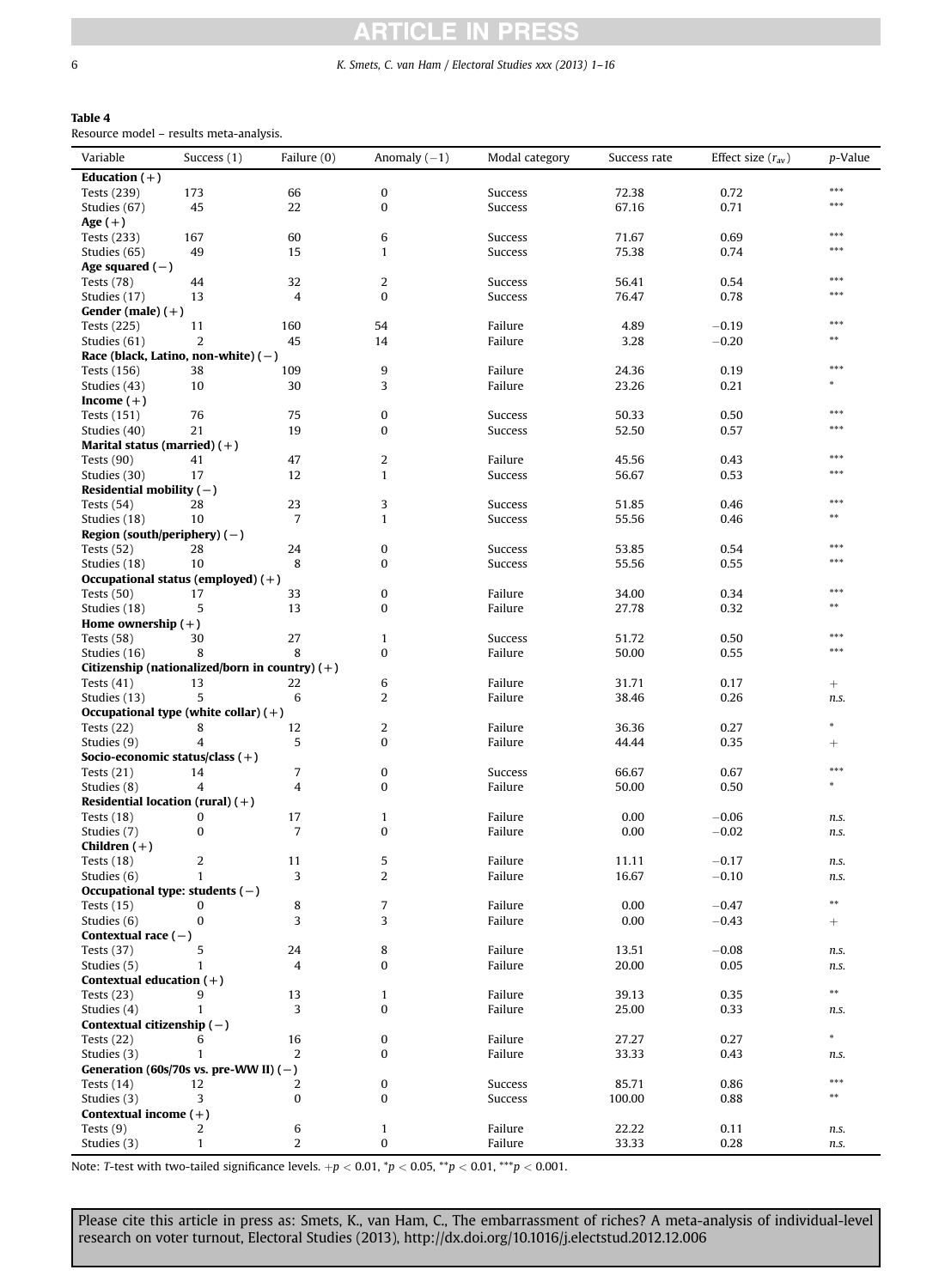#### 4.1.4. Race and citizenship

Race and citizenship are included in models of voter turnout based on the idea that ethnic minorities often have fewer resources and skills. We therefore assess the hypotheses that turnout among ethnic minorities is lower than among ethnic majorities, and that those nationalized or born in their country of residence participate more.

Race is included in about half of the studies, while citizenship is considered in 13 out of 90 studies. The modal category for both variables is 'failure' which implies that a non-significant effect was found in most of the tests and studies. The success rate of the race variable lies around 23%, while citizenship does a little better at 32–38%. The average effect size for citizenship does not reach statistical significance at the  $p < 0.05$  level though. Breaking down results by various ethnic and racial groups does not change the overall picture (see online Appendix B). Living in an area with relatively high proportions of inhabitants from ethnic minorities or naturalized citizens also does not significantly affect turnout, as the variables contextual race and contextual citizenship show.

#### 4.1.5. Income, occupational status, occupational type and social status

Following the resource model, we expect income to have a positive impact on turnout, middle-class citizens to turn out at higher levels than lower class citizens, those with white collar jobs to participate more than citizens with blue collar jobs, and students to vote less.

As indicated by the modal category, income appears to have a positive effect on turnout, even though the number of successes and failures are almost even. The average success rate for income lies around 50% with an average effect size of 0.50 and 0.57 for tests and studies respectively. At both levels  $r_{av}$  is highly significant. Living in more affluent areas however does not seem to have a significant impact on turnout (see contextual income). Those from higher social classes indeed systematically turn out at higher rates, even though at the study level the modal category is a tie between success and failure. The average effect size is significant both for tests and studies though, and varies between 0.50 and 0.67.

Lastly, occupational status and type did not appear to have statistically significant effects on turnout in most studies. White collar workers were not found to turn out at higher rates, nor were students found to turn out less. In fact, judging by the zero successes and the negative sign of the average effect size for students ( $r_{av} = -0.43$ ), students were rather found to turn out at higher rates. While students may not have high paid jobs, they do often come from higher socio-economic backgrounds and moreover are potentially socialized into voting by a politically more stimulating environment than their non school-going peers (see e.g. [Highton and Wol](#page-14-0)finger, 2001; [Tenn, 2007](#page-14-0)).

#### 4.1.6. Marital status and children

Marriage not only has practical consequences such as increased residential stability, married citizens may also be motivated by a politically active spouse ([Stoker and](#page-14-0) [Jennings, 1995](#page-14-0), 422). Married couples are, moreover, thought to be more likely to conform to the idea of 'good citizenship' and consider political engagement a civic duty ([Denver, 2008](#page-14-0)). In a similar vein [Lane \(1959,](#page-14-0) 218) points out that having children increases the awareness of social needs and the responsibility to perform as a good role model. [Solt \(2008\)](#page-14-0), however, argues that while married couples may be more likely to remind each other to vote, they are nonetheless less likely to have free time and spend this scarce time to engage in politics. The arrival of children likewise distracts parents from participating in politics.

While marital status is included in one-third of the studies, the impact of having children is much less frequently researched. At the level of studies the positive effect of marital status on turnout is confirmed, though at the level of tests the modal effect is insignificant. The average effect size for marriage is nonetheless statistically significant for both tests and studies. The effect of having children appears to be insignificant in most studies.

#### 4.1.7. Home ownership and residential mobility

Citizens that own a property are usually more grounded in a community than those that rent, thus strengthening community ties ([Lane, 1959;](#page-14-0) [Highton and Wol](#page-14-0)finger, 2001). People that have been living in their community for a longer time are moreover better informed about (local) political affairs.

Our meta-analysis shows that home ownership and residential mobility largely influence voter turnout as expected. Residential mobility leads to lower levels of turnout in most tests and studies, while the modal category for home ownership is success at the test level and a tie between failure and success at the study level. The average effect size lies around 0.50 and is highly significant for both variables.

#### 4.1.8. Urbanization and region

Citizens in rural areas historically turn out at higher levels as rural societies tend to have higher levels of associational life. The results of the meta-analysis in [Table 4](#page-5-0) show that this hypothesis may be outdated as almost all tests and studies find insignificant effects. Region is often included as a control variable in countries where there are stark differences in turnout levels for different parts of the country, such as lower turnout rates in the South of the United States. These variables are indeed often found to pick up on regional differences.

#### 4.2. The mobilization model

Turning to the next group of variables, the mobilization model of voter turnout centers around the idea that citizens are mobilized to participate in politics by parties, candidates, interest groups and new social movements ([Rosenstone and Hansen, 1993\)](#page-14-0). Such social networks reduce the costs of political participation by providing information about parties, candidates and the electoral process. Associational life, moreover, emphasizes values that are thought to mobilize citizens. This section covers a total of 11 mobilization variables. The results of the metaanalysis are shown in [Table 5.](#page-7-0)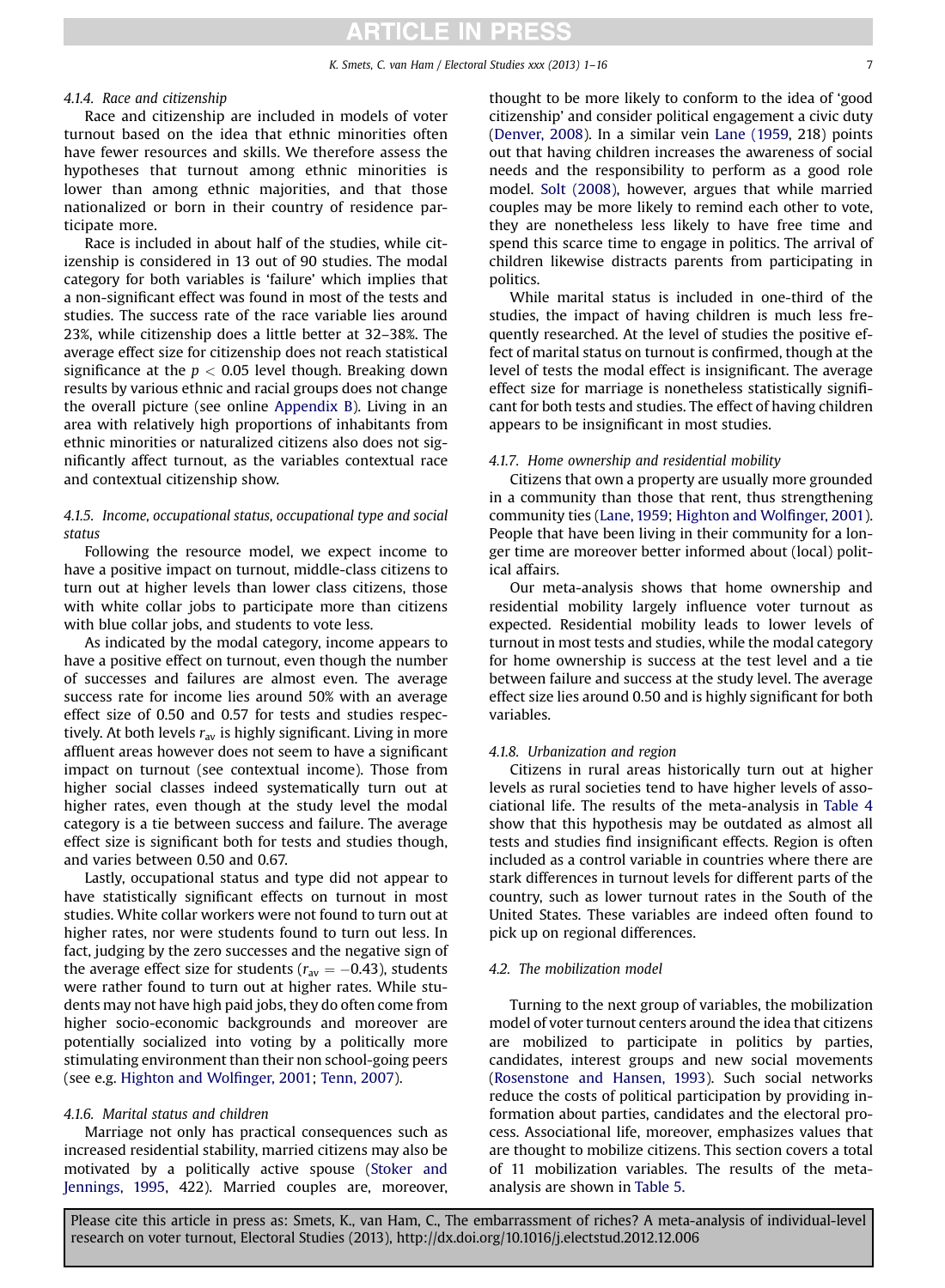#### <span id="page-7-0"></span>8 K. Smets, C. van Ham / Electoral Studies xxx (2013) 1–16

#### Table 5 Mobilization model – results meta-analysis.

| Variable                      | Success (1)                            | Failure (0)    | Anomaly $(-1)$ | Modal category | Success rate | Effect size $(r_{av})$ | p-Value |
|-------------------------------|----------------------------------------|----------------|----------------|----------------|--------------|------------------------|---------|
|                               | Attendance of religious services $(+)$ |                |                |                |              |                        |         |
| Tests $(40)$                  | 20                                     | 20             | 0              | Failure        | 50.00        | 0.50                   | ***     |
| Studies (14)                  | 8                                      | 6              | $\bf{0}$       | Success        | 57.14        | 0.59                   | ***     |
| Union membership $(+)$        |                                        |                |                |                |              |                        |         |
| Tests $(48)$                  | 14                                     | 34             | 0              | Failure        | 29.17        | 0.29                   | ***     |
| Studies (13)                  | 6                                      | $\overline{7}$ | $\mathbf{0}$   | Failure        | 46.15        | 0.48                   | $***$   |
| Mobilization (partisan) $(+)$ |                                        |                |                |                |              |                        |         |
| Tests $(27)$                  | 19                                     | 8              | 0              | Success        | 70.37        | 0.70                   | ***     |
| Studies (10)                  | 7                                      | 3              | $\bf{0}$       | <b>Success</b> | 70.00        | 0.83                   | ***     |
| Media exposure $(+)$          |                                        |                |                |                |              |                        |         |
| Tests $(20)$                  | 14                                     | 6              | $\mathbf{0}$   | <b>Success</b> | 70.00        | 0.70                   | ***     |
| Studies (10)                  | 6                                      | 4              | $\bf{0}$       | <b>Success</b> | 60.00        | 0.57                   | **      |
|                               | Mobilization (non-partisan GOTV) $(+)$ |                |                |                |              |                        |         |
| Tests $(32)$                  | 18                                     | 14             | 0              | <b>Success</b> | 56.25        | 0.56                   | ***     |
| Studies (9)                   | 5                                      | 4              | $\bf{0}$       | <b>Success</b> | 55.56        | 0.67                   | ***     |
|                               | Political advertising exposure $(+)$   |                |                |                |              |                        |         |
| Tests $(19)$                  | 4                                      | 14             | $\mathbf{1}$   | Failure        | 21.05        | 0.16                   | n.s.    |
| Studies (7)                   |                                        | 6              | $\bf{0}$       | Failure        | 14.29        | 0.05                   | n.s.    |
| Religious denomination $(+)$  |                                        |                |                |                |              |                        |         |
| Tests $(17)$                  | 4                                      | 12             | $\mathbf{1}$   | Failure        | 23.53        | 0.18                   | n.s.    |
| Studies (6)                   |                                        | 5              | 0              | Failure        | 16.67        | 0.14                   | n.s.    |
|                               | Organizational membership $(+)$        |                |                |                |              |                        |         |
| Tests $(8)$                   | 7                                      | 1              | 0              | <b>Success</b> | 87.50        | 0.88                   | ***     |
| Studies (5)                   | 4                                      | $\mathbf{1}$   | $\mathbf{0}$   | <b>Success</b> | 80.00        | 0.80                   | $\ast$  |
|                               | Total political advertisements $(+)$   |                |                |                |              |                        |         |
| Tests $(6)$                   | 0                                      | 6              | 0              | Failure        | 0.00         | 0.00                   |         |
| Studies (4)                   | 0                                      | 4              | $\bf{0}$       | Failure        | 0.00         | 0.00                   |         |
| Social capital $(+)$          |                                        |                |                |                |              |                        |         |
| Tests $(8)$                   | 4                                      | 4              | 0              | Failure        | 50.00        | 0.50                   | $\ast$  |
| Studies (3)                   | 1                                      | $\overline{2}$ | $\bf{0}$       | Failure        | 33.33        | 0.22                   | n.s.    |
| Union density $(+)$           |                                        |                |                |                |              |                        |         |
| Tests $(3)$                   | 1                                      | 2              | 0              | Failure        | 33.33        | 0.33                   | n.s.    |
| Studies (3)                   | 1                                      | $\overline{2}$ | $\bf{0}$       | Failure        | 33.33        | 0.33                   | n.s.    |

Note: T-test with two-tailed significance levels.  $+p < 0.01$ ,  ${}^*p < 0.05$ ,  ${}^*p < 0.01$ ,  ${}^{***}p < 0.001$ .

#### 4.2.1. Attendance of religious services, religion, organizational membership and social capital

Attendance of religious services is a measure of the mobilization characteristics of religion (see [Solt 2008](#page-14-0) and [Claassen and Povtak 2010\)](#page-13-0). People can however also be members of other organizations such as political parties, social associations, sports clubs, etc. In all of these cases turnout is expected to increase with higher involvement in associational life. The impact of associational membership on voter turnout is not solely linked to the mobilization model but also to the socialization and resource model as organizational membership is also thought to promote civic commitment and skills that stimulate political participation ([Verba et al., 1995\)](#page-14-0).

The results of the meta-analysis indicate that while organizational membership is positively related to turnout, having a religious denomination (as opposed to not being religious) in most instances does not significantly affect turnout. Attendance of religious services is found to affect individual turnout roughly half of the time, which is reflected in the success rate that lies between 50 and 57%. General measures of social capital were included in only three studies and were most often found not to have a significant effect on turnout.

#### 4.2.2. Union membership and union density

Unions mobilize their members to participate in politics and reduce class bias by enhancing participation of those

with fewer resources. Moreover, a strong presence of unions at the aggregate level (i.e. union density), may lead political parties to adopt policy positions that represent union members in an effort to win their votes [\(Leighley and](#page-14-0) [Nagler, 2007,](#page-14-0) 432).

As indicated by the modal category both union membership and union density do not have a statistically significant effect on individual level turnout in most tests and studies. The average effect size for union membership ranges between 0.29 and 0.48 and is statistically different from zero. The effect size for union density is insignificant.

#### 4.2.3. Partisan and non-partisan mobilization

Voter mobilization efforts such as Get Out The Vote (GOTV) phone calls, canvassing and personal contacts boost turnout as they reduce information costs. However, the impact of partisan and non-partisan mobilization is thought to be mediated by a more general propensity to vote and is therefore not expected to affect all voters in a similar way (see e.g. [Karp et al., 2008](#page-14-0); [Arceneaux et al.,](#page-13-0) [2006;](#page-13-0) [Dale and Strauss 2009](#page-13-0)).

Both partisan and non-partisan mobilization efforts are indeed found to positively affect individual turnout in national elections in most instances (see modal category and the significant t-tests). The success rate is higher for partisan (70%) than for non-partisan mobilization (56%). The average effect size is likewise higher for mobilization efforts by parties.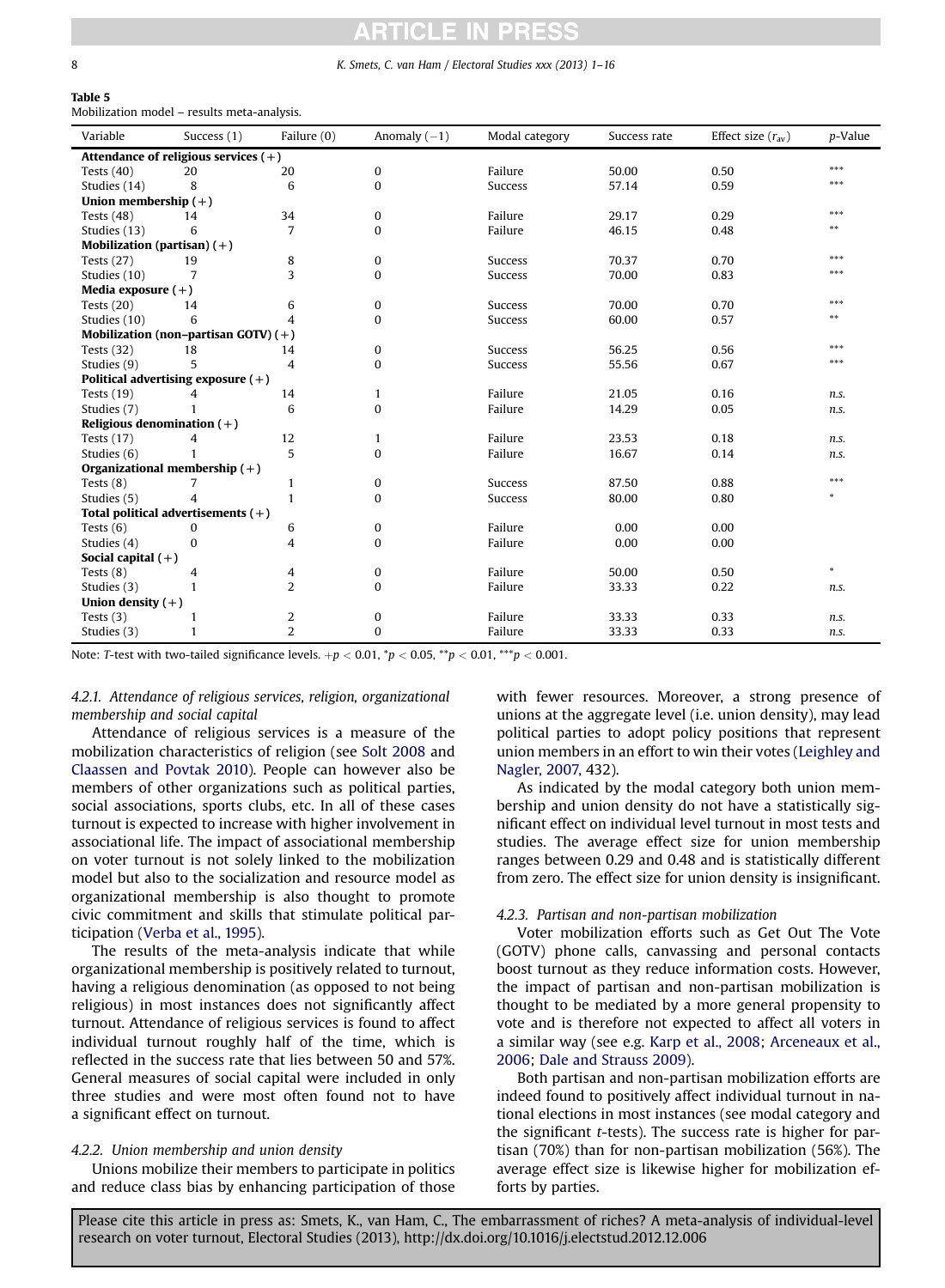#### K. Smets, C. van Ham / Electoral Studies xxx (2013) 1-16

#### 4.2.4. Media exposure and campaign advertisements

Exposure to (political) news in the media arguably leads to higher levels of political information among citizens. [Prior \(2005](#page-14-0), 577) warns, however, that increasing media choice does not per se lead to higher levels of turnout. As the number of media outlets increases, the likelihood that a person will encounter political news by chance diminishes significantly. Campaign advertisements are a way to get potential voters to focus on issues of interest to them ([Solt, 2008\)](#page-14-0). Nonetheless, although political campaigns are intended to get out votes, negative campaigns can also have a demobilizing effect (see [Goldstein and Freedman, 2002](#page-14-0); [Anduiza, 2005](#page-13-0); [Stevens, 2008](#page-14-0), [2009\)](#page-14-0).

The results of our meta-analysis show that reading newspapers, watching the news, listening to the radio, etc. indeed has a positive effect on turnout (success rate 60– 70%). The average effect size  $r_{av}$  reaches statistical significance both at the level of tests and studies. Campaign advertisements were generally not found to have a statistically significant effect.<sup>9</sup>

#### 4.3. The socialization model

The impressionable or formative years between childhood and adulthood are generally considered a key period during which citizens form the basis of political attitudes and behaviors ([Plutzer, 2002](#page-14-0)). The political learning curve is mediated through various socializing agents such as family, peers, school, mass media, and even the political context. In this third result section we discuss 3 variables related to the socialization model. The results are summarized in [Table 6](#page-9-0).

#### 4.3.1. Parental influences during adolescence

The process of political learning from parents and other family members is tapped by various indicators. Only two measures were included in three or more studies (see online Appendix A for variables that are included in less than 3 studies). Both parental educational levels and parental socio-economic status are expected to have a positive impact on children's turnout levels in later life ([Sandell and Plutzer, 2005](#page-14-0); [Sandell Pacheco, 2008](#page-14-0)).

Parental income and social class seem more successful in explaining turnout than parental educational level, for which the modal category is failure. The positive effect of parental income and social class is confirmed at the level of tests and at a tie between success and failure at the level of studies. Average effect sizes are however highly significant at both the test and study level ( $r_{av} = 0.73$ ).

#### 4.3.2. Political discussion

Social exchange theories of political participation emphasize how talking to friends, family members or neighbors may persuade people to participate in politics (see [Cutts and Fieldhouse, 2009\)](#page-13-0). Not only does political discussion potentially lead to higher levels of interest and political knowledge, emphasizing social norms (such as turning out in elections) may also induce norm-conforming behavior [\(Gerber and Rogers, 2009\)](#page-14-0). The results of the meta-analysis for political discussion are however inconclusive. In only half of the tests and studies the positive impact of discussing politics is confirmed, while in the other half no significant effect was found.

#### 4.4. The rational choice model

The rational choice model emphasizes that there is a cost-benefit calculus of voting whereby benefits should outweigh costs in order for a person to turn out to vote ([Downs, 1957](#page-14-0); [Riker and Ordeshook, 1968\)](#page-14-0). In this section we consider 10 variables related to the rational choice model. The results of the meta-analysis are summarized in [Table 7.](#page-9-0)

#### 4.4.1. Past turnout, new voter, propensity to vote, and costs of voting

The large impact of past turnout on current turnout decisions observed in the literature is thought to be mediated through various mechanisms (see [Cutts et al.,](#page-13-0) [2009](#page-13-0) for an overview). First, turnout is caused by a set of factors such as political interest or partisanship that are relatively stable over the life span. Moreover, voting might be self-reinforcing as it increases positive attitudes toward voting and alters one's self-image to the extent that voting contributes to that image. Third, once voters have been to the polls they face lower information barriers and can make use of their hands-on experience and knowledge. Because they are inexperienced, new voters are thought to turn out less.

Past turnout and general propensity to vote are both consistently linked with higher turnout levels. The success rate is close to 100% and the effect size close to 1. The results for new voters seem to indicate that those entering the electorate are not significantly less likely to turn out, as in most studies this variables does not reach statistical significance. Lastly, higher costs of voting are found to decrease the likelihood of turnout even if the effect size is only significant at the test level.

#### 4.4.2. Cares who wins, personal benefits and civic duty

The higher the stakes in the elections, the more inclined citizens will be to turn out to vote. Caring about the outcome of the election and perceived personal benefits may both increase turnout. In fact, both variables in most instances fall into the modal category success. The success rate for caring about the outcome of the election is high between 75 and 89%. The average effect size is found to be significantly different from zero and ranges between 0.81 and 0.89. While the chances that a single person will influence the outcome of the election are infinitely small, a sense of civic duty may convince citizens to cast a vote nonetheless. This hypothesis is confirmed in the vast majority of studies, and the success rate and average effect size are accordingly very high.

<sup>&</sup>lt;sup>9</sup> Note that in some cases, as for example 'total political advertisements' an effect size of 0.00 (or 1.00) is reported without a p-value, this means that there was no variation in the effect sizes for that variable and hence no p-value could be calculated. This often happens when a variable was included in only a few tests, and those results should hence generally be taken with a grain of salt.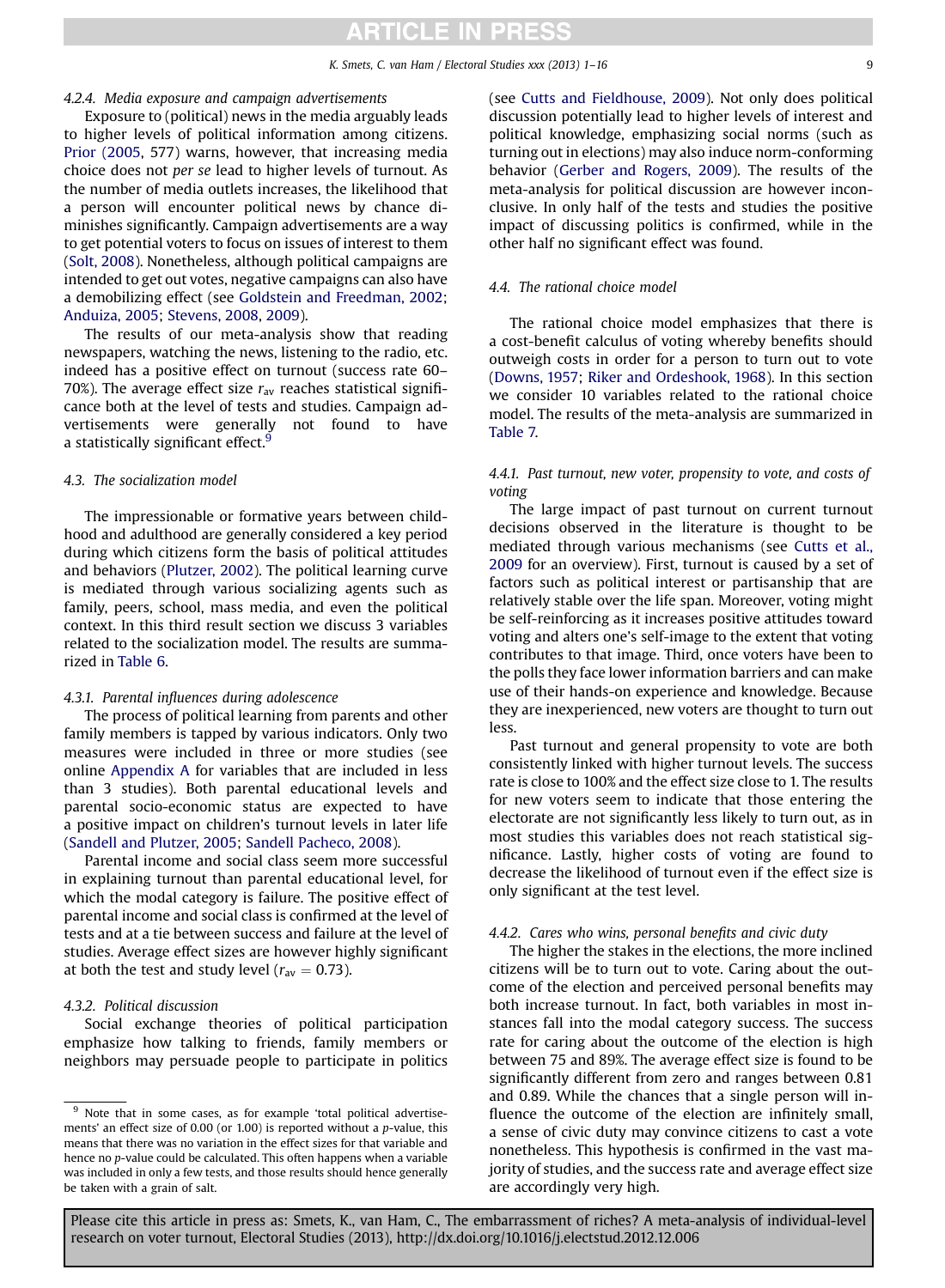### CI F

#### <span id="page-9-0"></span>10 K. Smets, C. van Ham / Electoral Studies xxx (2013) 1–16

|  | I<br>$\sim$ |  |
|--|-------------|--|
|  |             |  |
|  |             |  |

 $T - L + \epsilon$ 

| ladie o                                      |  |
|----------------------------------------------|--|
| Socialization model – results meta-analysis. |  |

| Variable                   | Success (1)                        | Failure (0) | Anomaly $(-1)$ | Modal category | Success rate | Effect size $(r_{av})$ | p-Value |
|----------------------------|------------------------------------|-------------|----------------|----------------|--------------|------------------------|---------|
|                            |                                    |             |                |                |              |                        |         |
|                            | Parental social class/income $(+)$ |             |                |                |              |                        |         |
| Tests $(22)$               | 16                                 | b           | $\Omega$       | Success        | 72.73        | 0.73                   | ***     |
| Studies (4)                |                                    |             | $\Omega$       | Failure        | 50.00        | 0.73                   | $\ast$  |
| Political discussion $(+)$ |                                    |             |                |                |              |                        |         |
| Tests $(10)$               |                                    |             | $\Omega$       | Failure        | 50.00        | 0.50                   |         |
| Studies (4)                |                                    |             | $\Omega$       | Failure        | 50.00        | 0.58                   | n.s.    |
|                            | Parental educational level $(+)$   |             |                |                |              |                        |         |
| Tests $(16)$               |                                    | 9           | $\Omega$       | Failure        | 43.75        | 0.44                   | $***$   |
| Studies (3)                |                                    |             | $\Omega$       | Failure        | 33.33        | 0.37                   | n.s.    |

Note: T-test with two-tailed significance levels.  $+p < 0.01$ ,  ${}^*p < 0.05$ ,  ${}^*p < 0.01$ ,  ${}^{***}p < 0.001$ .

#### 4.4.3. Evaluation economy, parties and candidates

Citizens may consider managing the national economy as part of the government's responsibilities. Experiencing economic strain may therefore lead citizens to blame the government for their situation and mobilize them to the polling booth to vote the government out of office [\(Lipset,](#page-14-0) [1969,](#page-14-0) 187; [Schlozman and Verba, 1979,](#page-14-0) 12–19). The alternative hypothesis stipulates that economic suffering withholds people from participating in politics. Someone who has just lost his job is more likely to be pre-occupied with personal economic well-being than with remote concerns like politics ([Rosenstone, 1982](#page-14-0)). In this instance, the costs of voting outweigh the benefits. Similar dual mechanisms are at work when considering the evaluation of parties and candidates. High approval rates foster a positive atmosphere that may encourage and stimulate citizens to turn

#### Table 7

Rational choice model – results meta-analysis.

out to vote. Unpopular parties and candidates, on the other hand, may also stimulate turnout levels as citizens seek change.

Evaluation of the national economic situation as well as the evaluation of one's own economic situation fail to predict turnout in most of the studies and tests for which these variables were included. Positive evaluations of parties and candidates do seem to boost turnout, though the results are not conclusive. The success rate is high (67–82%), however the average effect size is insignificant at the study level.

#### 4.5. The psychological model

The fifth model of voter turnout discussed in this paper focuses on psychological determinants of voter turnout.

| Variable                          | Success (1)                                  | Failure (0)    | Anomaly $(-1)$ | Modal category | Success rate | Effect size $(r_{av})$ | p-Value |
|-----------------------------------|----------------------------------------------|----------------|----------------|----------------|--------------|------------------------|---------|
| Vote in previous election $(+)$   |                                              |                |                |                |              |                        |         |
| <b>Tests (77)</b>                 | 75                                           | 2              | 0              | <b>Success</b> | 97.40        | 0.97                   | ***     |
| Studies (12)                      | 12                                           | 0              | $\bf{0}$       | Success        | 100.00       | 0.98                   | ***     |
| Cares who wins $(+)$              |                                              |                |                |                |              |                        |         |
| Tests $(18)$                      | 16                                           | 2              | $\mathbf{0}$   | <b>Success</b> | 88.89        | 0.89                   | ***     |
| Studies (8)                       | 6                                            | $\overline{2}$ | $\bf{0}$       | <b>Success</b> | 75.00        | 0.81                   | ***     |
|                                   | Evaluation national economic situation $(-)$ |                |                |                |              |                        |         |
| Tests $(15)$                      | 4                                            | 11             | 0              | Failure        | 26.67        | 0.27                   | $\ast$  |
| Studies (7)                       | $\overline{2}$                               | 5              | $\bf{0}$       | Failure        | 28.57        | 0.25                   | n.s.    |
|                                   | Evaluation candidates/parties $(+)$          |                |                |                |              |                        |         |
| Tests $(22)$                      | 18                                           | 3              | $\mathbf{1}$   | <b>Success</b> | 81.82        | 0.77                   | ***     |
| Studies (6)                       | 4                                            | 1              | $\mathbf{1}$   | <b>Success</b> | 66.67        | 0.48                   | n.s.    |
| Civic duty $(+)$                  |                                              |                |                |                |              |                        |         |
| Tests $(17)$                      | 16                                           | 1              | $\mathbf{0}$   | <b>Success</b> | 94.12        | 0.94                   | ***     |
| Studies (6)                       | 6                                            | 0              | $\bf{0}$       | <b>Success</b> | 100.00       | 0.94                   | ***     |
| Personal benefits of voting $(+)$ |                                              |                |                |                |              |                        |         |
| Tests $(13)$                      | 10                                           | 3              | 0              | <b>Success</b> | 76.92        | 0.77                   | ***     |
| Studies (4)                       | 2                                            | $\overline{2}$ | $\mathbf{0}$   | Failure        | 50.00        | 0.58                   | n.s.    |
| Costs of voting $(-)$             |                                              |                |                |                |              |                        |         |
| Tests $(9)$                       | 6                                            | 3              | 0              | <b>Success</b> | 66.67        | 0.67                   | $***$   |
| Studies (4)                       | $\overline{2}$                               | $\overline{2}$ | $\mathbf{0}$   | Failure        | 50.00        | 0.58                   | n.s.    |
| New voter $(-)$                   |                                              |                |                |                |              |                        |         |
| Tests $(12)$                      | 1                                            | 7              | 4              | Failure        | 8.33         | $-0.25$                | n.s.    |
| Studies (3)                       | $\Omega$                                     | $\overline{2}$ | $\mathbf{1}$   | Failure        | 0.00         | $-0.14$                | n.s.    |
| Propensity to vote $(+)$          |                                              |                |                |                |              |                        |         |
| Tests $(6)$                       | 6                                            | 0              | $\mathbf{0}$   | <b>Success</b> | 100.00       | 1.00                   |         |
| Studies (3)                       | 3                                            | $\Omega$       | $\mathbf{0}$   | Success        | 100.00       | 1.00                   |         |
|                                   | Evaluation own economic situation $(-)$      |                |                |                |              |                        |         |
| Tests $(5)$                       |                                              |                | 3              | Anomaly        | 20.00        | $-0.40$                | n.s.    |
| Studies (3)                       | 1                                            |                | 1              | Failure        | 33.33        | 0.00                   | n.s.    |

Note: T-test with two-tailed significance levels.  $+p < 0.01$ ,  ${}^*p < 0.05$ ,  ${}^*p < 0.01$ ,  ${}^{***}p < 0.001$ .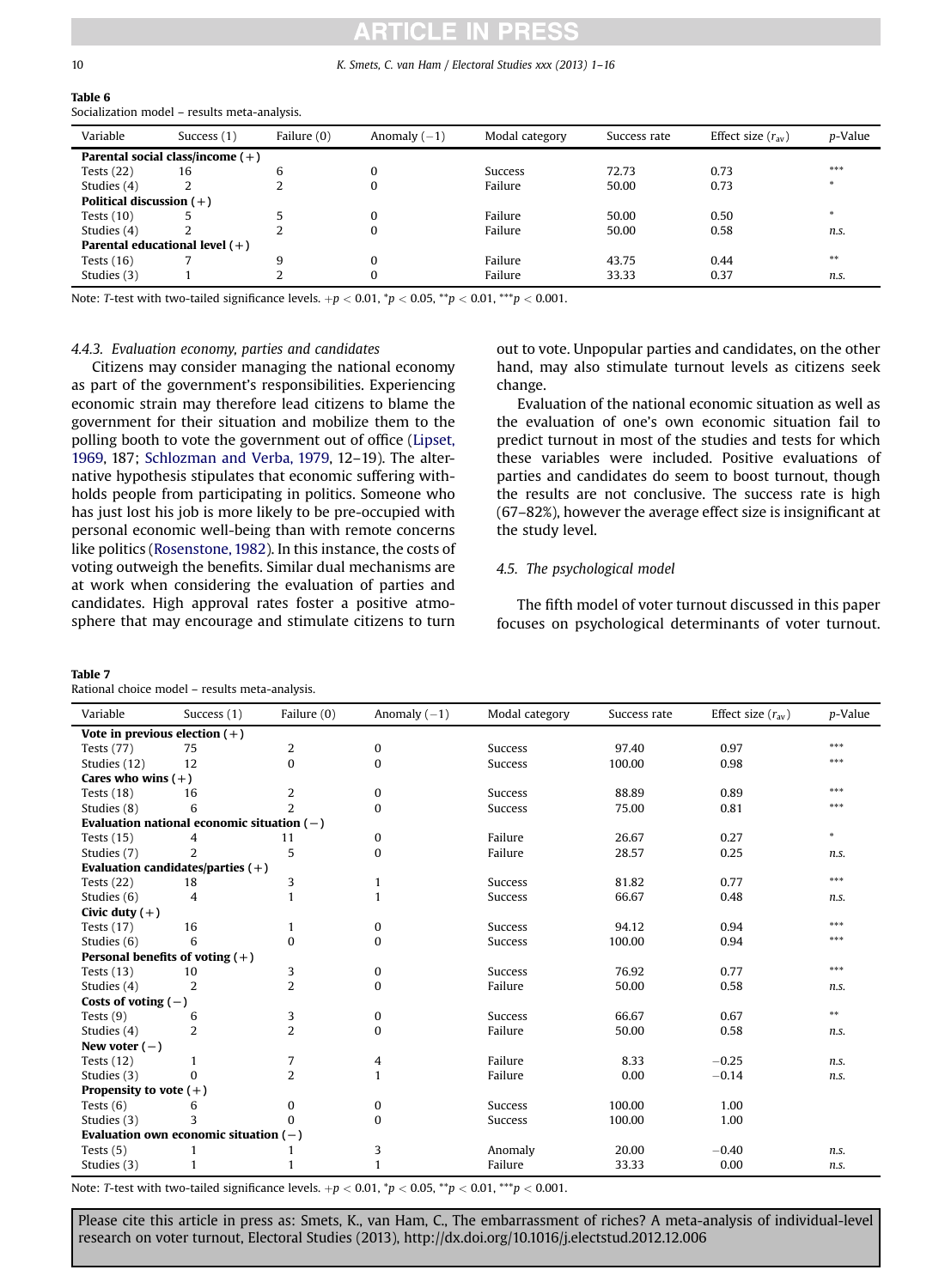Here explanatory factors range from more cognitive characteristics such as political interest, political knowledge, or cognitive ability to personal preferences associated with expressive voting such as party identification and ideology. Cognitive characteristics are expected to function as resources, lowering the costs of voting and increasing turnout, while ideological preferences are expected to increase the intrinsic benefits from the act of voting. Moreover, citizens that are politically interested and involved are expected to have higher levels of confidence in the influence they have on the political system (i.e. trust in institutions, perceptions of external and internal efficacy). Personality characteristics are also expected to explain the degree to which people engage in altruistic behavior – such as voting – or perceive voting as a civic duty. Clearly, the psychological model represents a wide variety of approaches to explaining voter turnout. We consider 14 variables related to the psychological model. The results of our meta-analysis are summarized in Table 8.

#### Table 8

Psychological model – results meta-analysis.

4.5.1. Party identification, political interest, political knowledge and cognitive ability

While it is seemingly evident that levels of political involvement are positively related to voter turnout, the proximity of the concepts of political involvement and political participation is often considered problematic as the decision to vote is very similar to the decision to acquire political information and knowledge [\(Rubenson et al.,](#page-14-0) [2004](#page-14-0); [Denny and Doyle, 2008\)](#page-13-0). Cognitive abilities are correlated with educational levels and it has been suggested that the large impact of education on turnout found in many studies may be overestimated due to a lack of control for measures of cognitive ability (see [Denny and Doyle,](#page-13-0) [2008](#page-13-0) for an overview).

Our meta-analysis shows that on the whole party identification, political interest and political knowledge are indeed positively related to turnout. The success rate lies between 72 and 85% for party identification and political interest. The average effect size  $r_{av}$  lies between .72 and .85 and is statistically significant in all instances for these

| Variable                    | Success (1)                                         | Failure (0)    | Anomaly $(-1)$   | Modal category | Success rate | Effect size $(r_{av})$ | p-Value |
|-----------------------------|-----------------------------------------------------|----------------|------------------|----------------|--------------|------------------------|---------|
| Party identification $(+)$  |                                                     |                |                  |                |              |                        |         |
| Tests (147)                 | 109                                                 | 36             | 2                | <b>Success</b> | 74.15        | 0.73                   | ***     |
| Studies (43)                | 31                                                  | 12             | $\boldsymbol{0}$ | Success        | 72.09        | 0.72                   | ***     |
| Political interest $(+)$    |                                                     |                |                  |                |              |                        |         |
| Tests $(91)$                | 73                                                  | 18             | $\boldsymbol{0}$ | <b>Success</b> | 80.22        | 0.80                   | ***     |
| Studies (27)                | 23                                                  | $\overline{4}$ | $\bf{0}$         | Success        | 85.19        | 0.85                   | ***     |
| Political efficacy $(+)$    |                                                     |                |                  |                |              |                        |         |
| Tests $(48)$                | 29                                                  | 18             | $\mathbf{1}$     | Success        | 60.42        | 0.58                   | ***     |
| Studies (15)                | 7                                                   | 8              | $\boldsymbol{0}$ | Failure        | 46.67        | 0.47                   | $***$   |
| Political knowledge $(+)$   |                                                     |                |                  |                |              |                        |         |
| Tests $(21)$                | 20                                                  | $\mathbf{1}$   | $\boldsymbol{0}$ | Success        | 95.24        | 0.95                   | ***     |
| Studies (10)                | 10                                                  | $\bf{0}$       | $\bf{0}$         | Success        | 100.00       | 0.98                   | ***     |
| Trust in institutions $(+)$ |                                                     |                |                  |                |              |                        |         |
| Tests $(20)$                | 6                                                   | 14             | $\bf{0}$         | Failure        | 30.00        | 0.30                   | *       |
| Studies (9)                 | 3                                                   | 6              | $\bf{0}$         | Failure        | 33.33        | 0.37                   | ×.      |
| Cognitive ability $(+)$     |                                                     |                |                  |                |              |                        |         |
| Tests $(20)$                | 8                                                   | 12             | $\boldsymbol{0}$ | Failure        | 40.00        | 0.40                   | $***$   |
| Studies (7)                 | $\overline{2}$                                      | 5              | $\bf{0}$         | Failure        | 28.57        | 0.33                   | n.s.    |
|                             | Ideological self-placement (right/conservative) (+) |                |                  |                |              |                        |         |
| Tests $(10)$                | 3                                                   | 7              | 0                | Failure        | 30.00        | 0.30                   | $^{+}$  |
| Studies (5)                 | $\mathbf{1}$                                        | 4              | 0                | Failure        | 20.00        | 0.12                   | n.s.    |
|                             | Satisfaction with democracy $(+)$                   |                |                  |                |              |                        |         |
| Tests $(9)$                 | 3                                                   | 6              | $\boldsymbol{0}$ | Failure        | 33.33        | 0.33                   | $^{+}$  |
| Studies (5)                 | $\overline{2}$                                      | 3              | 0                | Failure        | 40.00        | 0.40                   | n.s.    |
|                             | Alienation/political cynicism $(-)$                 |                |                  |                |              |                        |         |
| Tests $(18)$                | 4                                                   | 12             | 2                | Failure        | 22.22        | 0.11                   | n.s.    |
| Studies (4)                 | $\mathbf{1}$                                        | 3              | $\mathbf{0}$     | Failure        | 25.00        | 0.13                   | n.s.    |
| Trust in others $(+)$       |                                                     |                |                  |                |              |                        |         |
| Tests $(9)$                 | $\mathbf{0}$                                        | 9              | $\boldsymbol{0}$ | Failure        | 0.00         | 0.00                   |         |
| Studies (4)                 | $\bf{0}$                                            | 4              | 0                | Failure        | 0.00         | 0.00                   |         |
| Ambivalence $(-)$           |                                                     |                |                  |                |              |                        |         |
| Tests $(9)$                 | 9                                                   | 0              | 0                | <b>Success</b> | 100.00       | 1.00                   |         |
| Studies (4)                 | $\overline{\mathbf{A}}$                             | 0              | 0                | Success        | 100.00       | 1.00                   |         |
| Ethnic identification $(-)$ |                                                     |                |                  |                |              |                        |         |
| Tests $(5)$                 | $\Omega$                                            | 5              | $\boldsymbol{0}$ | Failure        | 0.00         | 0.00                   |         |
| Studies (4)                 | $\bf{0}$                                            | 4              | 0                | Failure        | 0.00         | 0.00                   |         |
| Mental health $(+)$         |                                                     |                |                  |                |              |                        |         |
| Tests $(9)$                 | 2                                                   | 7              | $\boldsymbol{0}$ | Failure        | 22.22        | 0.22                   | n.s.    |
| Studies (3)                 | $\Omega$                                            | 3              | 0                | Failure        | 0.00         | 0.13                   | n.s.    |
|                             | Personality (hardworking) (+)                       |                |                  |                |              |                        |         |
| Tests $(9)$                 | 8                                                   | $\mathbf{1}$   | $\boldsymbol{0}$ | <b>Success</b> | 88.89        | 0.89                   | ***     |
| Studies (3)                 | $\overline{2}$                                      | $\mathbf{1}$   | $\mathbf{0}$     | <b>Success</b> | 66.67        | 0.67                   | n.s.    |

Note: T-test with two-tailed significance levels.  $+p < 0.01$ ,  $\sp{*}p < 0.05$ ,  $\sp{*}p < 0.01$ ,  $\sp{*} \sp{*}p < 0.001$ .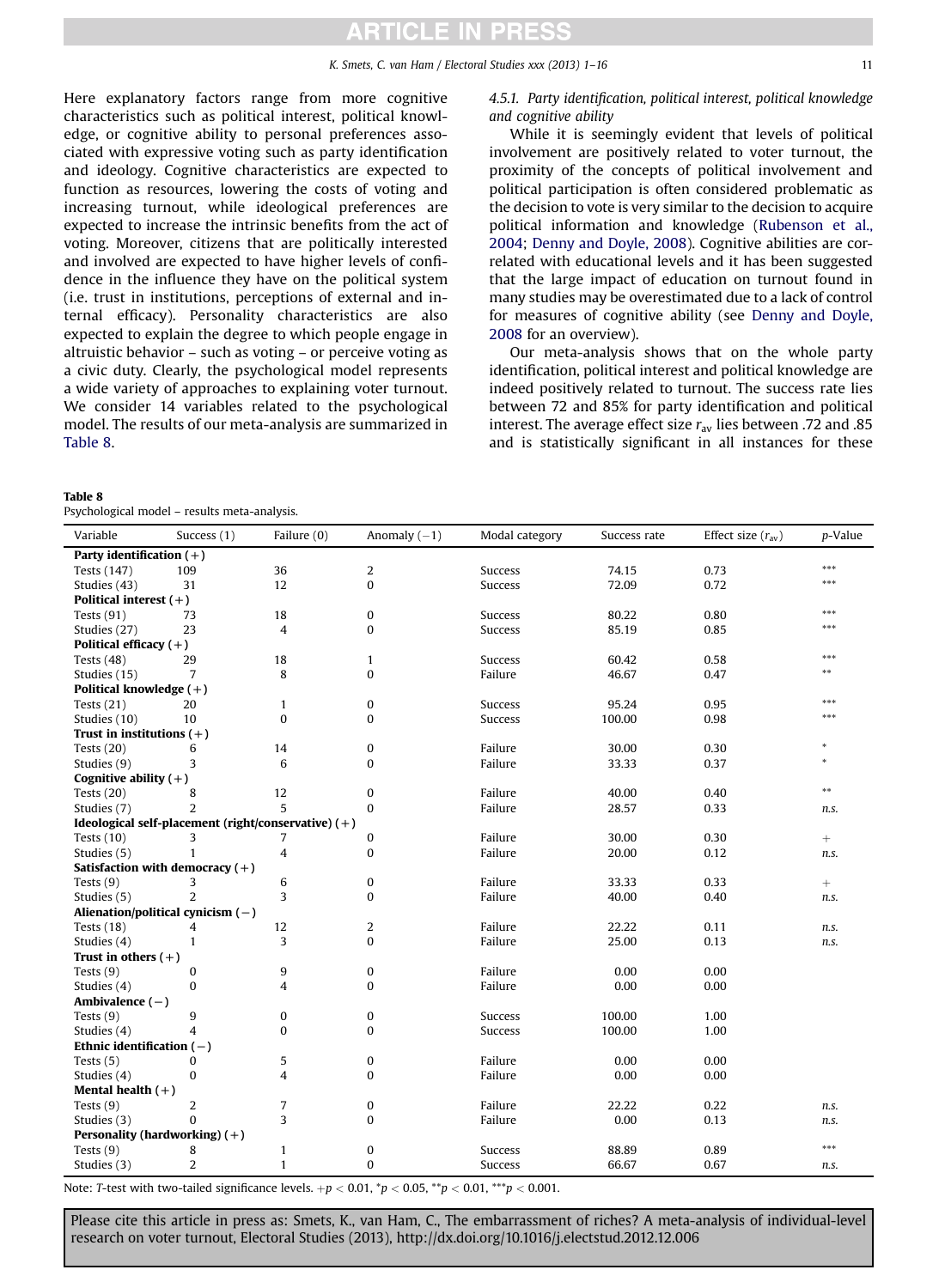variables. The results for political knowledge also seem to indicate a significant and positive effect on turnout, though these results are based on fewer studies. The results for cognitive ability are less conclusive: the majority of tests and studies found this variable to be insignificant.

#### 4.5.2. Efficacy, trust in institutions and others, satisfaction with democracy

Internal efficacy usually refers to the degree to which people think they can influence the government or policy outcomes, while external efficacy indicates the extent to which citizens perceive a government to be responsive to their interests. Both forms of efficacy are expected to increase turnout. The empirical findings are mixed however: while the majority of tests appears to confirm a positive and significant effect of efficacy, at the level of studies the modal category is failure. The average effect size is positive and significant however.

People that have more confidence in the political system and in others will more likely have a positive outlook on the workings of the electoral process ([Bélanger and Nadeau,](#page-13-0) [2005](#page-13-0)). Likewise satisfaction with democracy is hypothesized to increase turnout. However, the results of the metaanalysis seem to disconfirm these hypotheses as most studies find these variables not to be statistically significant.

#### 4.5.3. Ideological self-placement

With respect to ideological self-placement a common hypothesis is that right-wing or conservative voters tend to perceive voting as a civic duty more often than left-wing or liberal voters. Testing this hypothesis the results of the meta-analysis show, however, that ideological selfplacement in most instances does not have a statistically significant effect on voter turnout.

#### 4.5.4. Alienation and ambivalence

Alienation from the political system and ambivalence toward parties and candidates are usually not seen as signs of democratic health (see [Adams et al., 2006\)](#page-13-0). While alienation is most often found not to have an effect on turnout, ambivalence indeed has a negative effect on individual level turnout in national elections.

#### 4.5.5. Personality, mental health

Citizens that are hardworking and mentally fit will either want to be more involved in politics or are more capable to become involved ([Denny and Doyle, 2008](#page-13-0)). While mental health is not found to affect turnout significantly, having a hardworking personality appears to boost turnout. The success rate ranges between 67 and 89%, however the average effect size is significant only at the study level.

#### 4.6. The political–institutional model

The notion that the decision to participate in politics is a by-product of the political system in which people live, is one that is prevalent in research on voter turnout. Especially in cross-national research of voting behavior, the political–institutional context has proven important to explain differences in levels of voter turnout. In this last result section we review the influence of 7 political–

institutional variables on turnout. Results of the metaanalysis are presented in [Table 9.](#page-12-0)

#### 4.6.1. Closeness of elections, concurrent elections

High stake elections tend to attract more voters than elections where the outcome is a foregone conclusion as the chances of influencing the outcome increases in close elections. However, [Franklin \(2004\)](#page-14-0) points out that measures of competitiveness such as closeness of the race, margin of victory, and party polarization affect younger voters disproportionally as they are still developing turnout habits.<sup>10</sup> Included in 20 out of 90 studies, we find that competitiveness of elections at the national level does not have a statistically significant impact on turnout in most tests and studies. As a consequence the success rate is fairly low (29–35%). Margin of the victory at the district level also does not seem to significantly influence turnout.

Concurrent elections have been proposed to increase voter turnout (due to increased party mobilization, campaigning, and heightened media attention) as well as to lower voter turnout (due to voter fatigue). In the metaanalyses we followed the latter hypothesis, however the results do not seem to confirm it. Most tests and studies find that holding concurrent elections in the same year as parliamentary or presidential elections does not influence turnout.

#### 4.6.2. Voter facilitation rules and compulsory voting

Legal characteristics of elections are considered to influence turnout in various ways (see [Blais and Dobrzynska,](#page-13-0) [1998](#page-13-0) and [Geys, 2006](#page-14-0) for overviews). Compulsory voting, for example, is expected to boost turnout as abstention leads to punishment which consequently increases the costs of non-voting. Vote facilitating rules, on the other hand, can be seen as institutional measures to motivate and mobilize people. Examples are holiday or weekend voting; postal, proxy, advance, or e-voting; the placement of special polling booths (for example in and around shopping centers); and spreading elections over a couple of days. All these provisions are aimed at lowering the costs of voting.

All tests and studies for which the variable is included confirm the mobilizing effect of compulsory voting. The results are less conclusive regarding the voter facilitation rules with about half of the tests and studies falling into the category 'success' and the other half in the category 'failure'. However, the average effect size is positive and significant, ranging between 0.52 and 0.60.

#### 4.6.3. Electoral system and effective number of parties

Since the translation of votes into seats is much less precise in majority electoral systems, the number of wasted votes is higher than in proportional systems ([Geys, 2006](#page-14-0)). This decreases the probability of a voter influencing the outcome of elections. Majority electoral systems, on the

 $10$  Note that, as mentioned in the introduction, different causal mechanisms might affect voter turnout for different groups of voters or in different contexts. For example, closeness might have an effect on turnout only among young voters, and hence its effect in studies including voters of all ages, as most studies reviewed here, might appear to be weaker.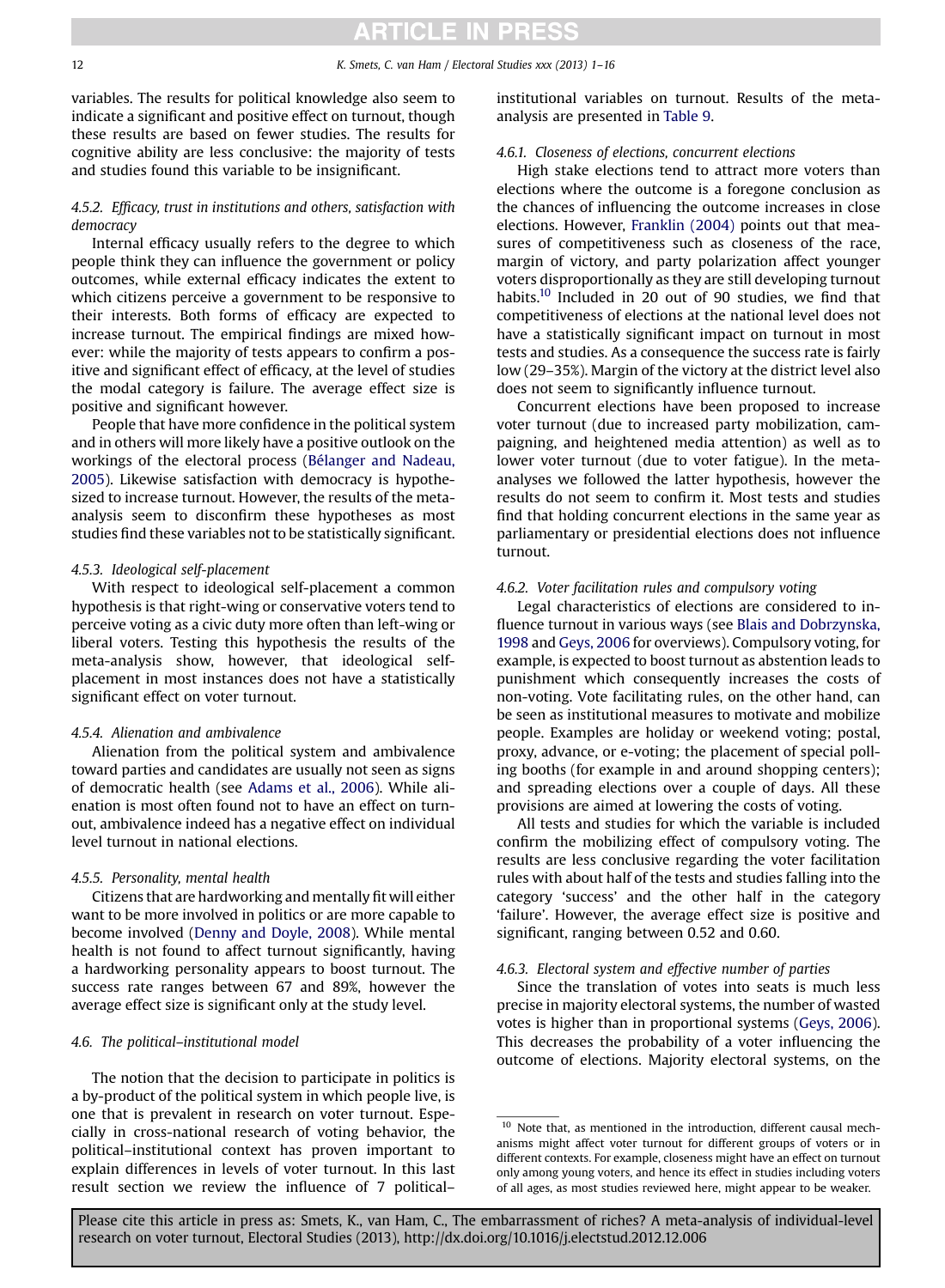#### K. Smets, C. van Ham / Electoral Studies xxx (2013) 1–16 13

<span id="page-12-0"></span>

| Table |  |  |  |  |
|-------|--|--|--|--|
|-------|--|--|--|--|

Political–institutional model – results meta-analysis.

| Variable                                      | Success $(1)$                               | Failure (0) | Anomaly $(-1)$ | Modal category | Success rate | Effect size $(r_{av})$ | p-Value |  |
|-----------------------------------------------|---------------------------------------------|-------------|----------------|----------------|--------------|------------------------|---------|--|
| Closeness of election at national level $(+)$ |                                             |             |                |                |              |                        |         |  |
| Tests $(51)$                                  | 15                                          | 36          | 0              | Failure        | 29.41        | 0.29                   | ***     |  |
| Studies (20)                                  |                                             | 13          | 0              | Failure        | 35.00        | 0.36                   | $**$    |  |
|                                               | Concurrent second order election $(-)$      |             |                |                |              |                        |         |  |
| Tests $(31)$                                  |                                             | 28          | $\overline{2}$ | Failure        | 3.23         | $-0.03$                | n.s.    |  |
| Studies (6)                                   |                                             | 4           |                | Failure        | 16.67        | $-0.02$                | n.s.    |  |
| Voter facilitation rules $(+)$                |                                             |             |                |                |              |                        |         |  |
| Tests $(21)$                                  | 11                                          | 10          | 0              | Success        | 52.38        | 0.52                   | ***     |  |
| Studies (5)                                   | $\overline{2}$                              | 3           | $\Omega$       | Failure        | 40.00        | 0.60                   | $**$    |  |
| Compulsory voting $(+)$                       |                                             |             |                |                |              |                        |         |  |
| Tests $(12)$                                  | 12                                          | $\Omega$    | 0              | Success        | 100.00       | 1.00                   |         |  |
| Studies (5)                                   | 5                                           | $\Omega$    | $\Omega$       | Success        | 100.00       | 1.00                   |         |  |
|                                               | Electoral system (FPTP/plurality) $(-)$     |             |                |                |              |                        |         |  |
| Tests $(10)$                                  |                                             | 9           | 0              | Failure        | 10.00        | 0.10                   | n.s.    |  |
| Studies (4)                                   |                                             | 3           | $\Omega$       | Failure        | 25.00        | 0.25                   | n.s.    |  |
|                                               | Effective number of electoral parties $(-)$ |             |                |                |              |                        |         |  |
| Tests $(5)$                                   |                                             |             | 2              | Failure        | 40.00        | 0.00                   | n.s.    |  |
| Studies (4)                                   |                                             |             |                | Success        | 50.00        | 0.25                   | n.s.    |  |
|                                               | Closeness of election district level $(+)$  |             |                |                |              |                        |         |  |
| Tests $(13)$                                  | 0                                           | 13          | 0              | Failure        | 0.00         | 0.00                   |         |  |
| Studies (3)                                   | $\bf{0}$                                    | 3           | 0              | Failure        | 0.00         | 0.00                   |         |  |

Note: T-test with two-tailed significance levels. +p < 0.01,  $^*p$  < 0.05,  $^{**}p$  < 0.01,  $^{**}p$  < 0.001.

other hand, are easier to understand for voters. Also, proportional systems often lead to coalition governments, which decreases the chance of a voter influencing the outcome of the elections [\(Blais, 2006,](#page-13-0) 118; [Geys, 2006](#page-14-0), 649– 650). Hence the effect of electoral systems on turnout could run in both ways. However, the four studies that took into account the electoral system did not find significant effects of this variable on individual level voter turnout.

Proportional systems produce more parties than majority systems. The more parties there are, the higher the number of options a voter will have, and the more likely it is that a voter will find a party he or she can identify with, increasing turnout. Also, if more parties compete in elections more parties will seek to mobilize citizens to turn out and vote. On the other hand, fractionalization leads to complexity and increased information costs. The results reflect these competing hypotheses as studies have both confirmed and disconfirmed the hypothesis that more parties lead to lower turnout levels.

#### 5. Conclusion and discussion

In a research context where almost every possible indicator of voter turnout has been explored it has become difficult to get a good grip on those factors that matter most for electoral participation. In this paper we have taken a step back to assess where we stand, reviewing 90 articles on individual level turnout published in 10 top-journals of political science between 2000 and 2010. While initially we felt the title of our paper to be a slight exaggeration, by the end of the project we have come to consider 'the embarrassment of riches' a rather accurate depiction of the current state of voter turnout research.

In 90 articles we found over 170 independent variables used to explain voter turnout, none of which were included in all studies. Only 8 of these independent variables were included in more than 25% of the studies we reviewed: education, age, gender, race, income, marital status, party identification and political interest. Even the two most common independent variables – age and education – were included in only 72% and 74% of studies respectively. Not only does this imply that there is no consensus on a 'core model' of voter turnout, it also implies that authors rarely include the same control variables in their models – despite often referring to these as 'the usual suspects'. This possibly leads to underspecified models and spurious inferences.

In this review we aimed to shed light on those factors that are consistently linked to individual level turnout. The variables that we found to have a consistent effect on turnout (i.e. both at the level of tests and studies the modal category is 'success' and the average effect size is significantly different from zero) in 10% or more of studies are: age and age squared, education, residential mobility, region, media exposure, mobilization (partisan and nonpartisan), vote in previous election, party identification, political interest, and political knowledge. Variables that we consistently found to have no effect on turnout (i.e. both at the level of tests and studies the modal category is 'failure' and/or the effect size is insignificant) in 10% or more of studies are: gender, race, occupational status and type, citizenship, union membership, trust in institutions, and the closeness of elections.

Based on the results presented in this paper, we would like to make two concluding arguments. First of all, the current state of turnout research seems to be one where models are often underspecified theoretically and empirically. While the theoretical argumentation for the variable of interest is mostly well developed, often too little attention is paid to other factors that evidently influence turnout and that may confound the impact of the variable of interest on turnout.

Secondly, when including "usual suspects" as controls, our meta-analysis suggests that scholars should at least control for the variables listed above, unless of course there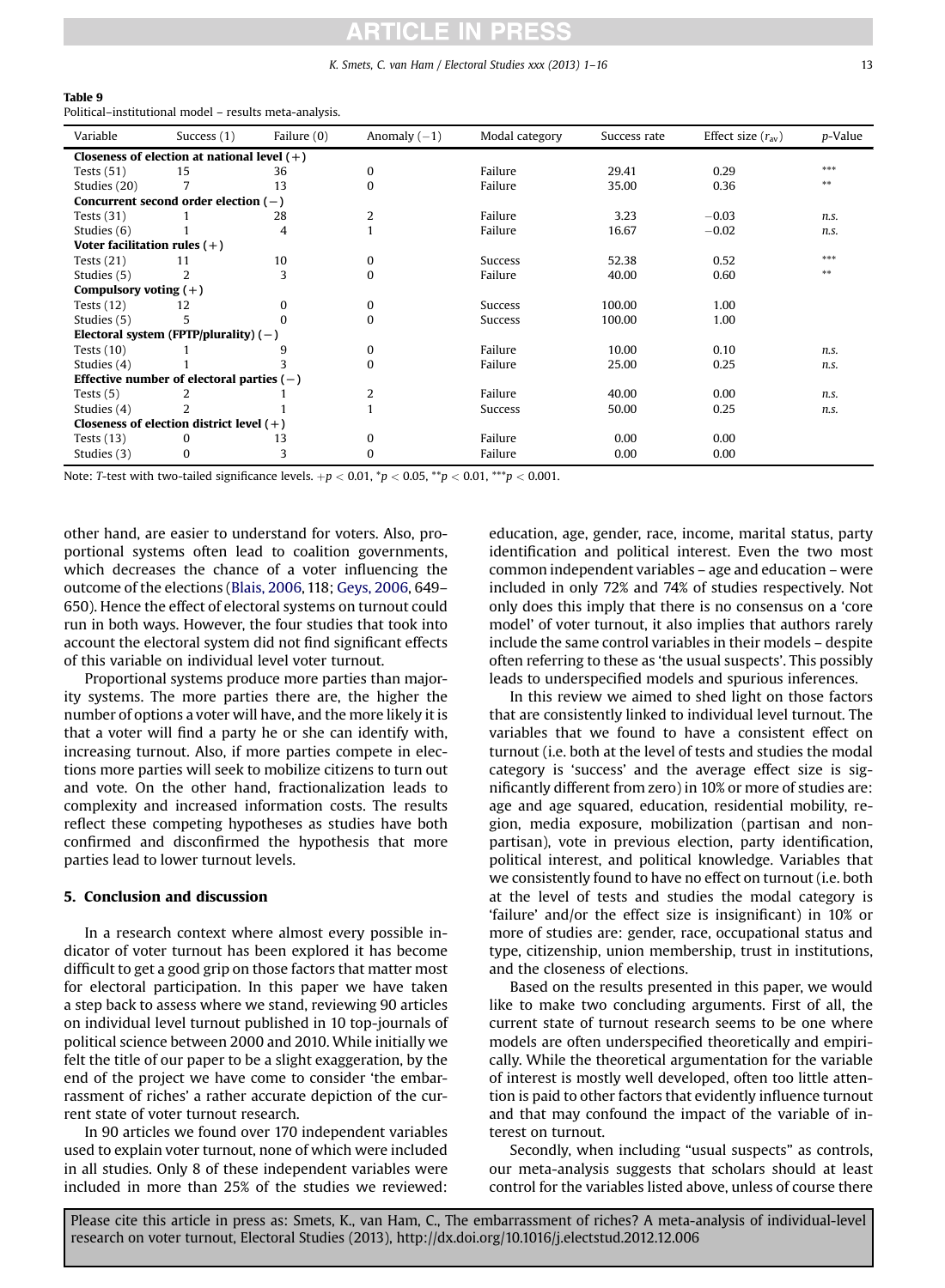<span id="page-13-0"></span>are good theoretical reasons not to include those variables (for example because variables are path-dependent and the variable of interest is causally prior to the control variable, as could be the case when investigating the impact of such variables as parental education or income on turnout c.f. [Verba et al., 1995](#page-14-0)).

Note that we do not claim that the variables found to be relevant in this review constitute the only factors to be included in an eventual core model of turnout. This is because there are a number of important caveats with respect to the results found in this paper, apart from the obvious limitations such as the restricted time period and exclusive focus on national elections. First of all, while we believe our sample is representative of research conducted in the past decade, our results should be considered truly robust only for those variables that were included in a substantial number of studies. We found several other factors that appeared to have a strong relation to turnout, however since these variables were only included in a limited number of studies our meta-analysis results are less robust. Further testing of the impact of these factors on turnout to corroborate their importance would be extremely useful. Secondly, since different studies use widely varying model specifications, the present metaanalysis cannot be used to draw definite conclusions about the relative strength of variables.

Thirdly, it is important to note that we analyze effects for models that are usually based on a random sample of the entire population, and this means that variables that have a clear and significant effect on only a particular group or part of the population might not turn up as important variables in these analyses. For example, the results of closeness of the elections are mixed, whereas aggregate level studies find quite consistent evidence that closeness explains turnout [\(Geys, 2006\)](#page-14-0). This might be because, as [Franklin \(2004\)](#page-14-0) has found, closeness affects mainly young voters. Likewise, language proficiency or citizenship status may be important explanatory factors in studies of turnout among immigrants or ethnic minorities. Hence, this review does not provide insight in possible conditional effects of independent variables on turnout.

Fourthly, many variables explaining turnout are interconnected, be-it because of path-dependency or because they measure closely related concepts (as is the case with for example education, political knowledge and political interest), and hence our findings for each independent variable are highly dependent on whether its covariates or more proximal causal factors are included in the model as controls or not. We explored this issue more in-depth in the robustness checks reported in online Appendix C.

Concluding, while we hope our review of the literature is useful to the research community, we want to warn against taking the easy route of discarding all variables for which we did not find significant results. Rather, we hope that our meta-analysis will encourage future research to a.) further develop a 'core model' of turnout, b.) improve our understanding of conditional effects on turnout, and c.) carry out more extensive meta-analysis reviews to get a clearer view of the effects of less often studied variables.

#### Acknowledgments

We are grateful for financial support from the European Union Democracy Observatory (EUDO), to Trajche Panov for research assistance, and to Alexander Trechsel, Mark Franklin, and Benny Geys for advice in earlier stages of this project. Preliminary versions of this paper were presented at EPOP, Colchester, 10–12 September 2010 and at the ELECDEM Closing Conference, Florence, 28–30 June 2012. We thank Kees Aarts, Bernard Grofman, Gabriel Katz, and panel participants in these conferences for their comments. We also thank two anonymous reviewers and the journal editor for their thoughtful and helpful comments. The usual disclaimer applies.

#### Appendices. Supplementary data

Supplementary data related to this article can be found at [http://dx.doi.org/10.1016/j.electstud.2012.12.006.](http://dx.doi.org/10.1016/j.electstud.2012.12.006)

#### References

- Articles marked with an \* are part of the meta-analysis.
- \* Adams, J., Dow, J., Merrill III, S., 2006. The political consequences of alienation-based and indifference-based voter abstention: applications to presidential elections. Political Behaviour 28, 65–86.
- \* Anduiza, E., 2005. Campaign effects in the Spanish election of 2000. Journal of Elections, Public Opinion and Parties 15, 215–236.
- Arceneaux, K., Gerber, A.S., Green, D.P., 2006. Comparing experimental and matching methods using a large-scale voter mobilization experiment. Political Analysis 14, 37–62.
- Arceneaux, K., Nickerson, D.W., 2009. Who is mobilized to vote? a reanalysis of 11 field experiments. American Journal of Political Science 53, 1–16.
- \* Bélanger, E., Nadeau, R., 2005. Political trust and the vote in multiparty elections: the Canadian case. European Journal of Political Research 44, 121–146.
- Blais, A., 2000. To Vote or Not to Vote? The Merits and Limits of Rational Choice Theory. The University of Pittsburgh Press, Pittsburgh.
- Blais, A., 2006. What affects voter turnout? Annual Review of Political Science 9, 111–125.
- Blais, A., Dobrzynska, A., 1998. Turnout in electoral democracies. European Journal of Political Research 33, 239–261.
- Brady, H.E., Verba, S., Schlozman, K., 1995. Beyond ses: a resource model of political participation. American Political Science Review 89, 271–294.
- \* Burden, B.C., 2009. The dynamic effects of education on voter turnout. Electoral Studies 28, 540–549.
- \* Campbell, D.E., 2009. Civic engagement and education: an empirical test of the sorting model. American Journal of Political Science 53, 771–786.
- Childs, S., 2004. A british gender gap? Gender and political participation. The Political Quarterly 75, 422–424.
- \* Claassen, R.L., Povtak, A., 2010. The christian right thesis: explaining longitudinal change in participation among evangelical christians. The Journal of Politics 72, 2–15.
- Cutler, N.E., Bengtson, V.L., 1974. Age and political alienation: maturation, generation and period effects. Annals of the American Academy of Political and Social Science 415, 160–175.
- \* Cutts, D., Fieldhouse, E., 2009. What small spatial scales are relevant as electoral contexts for individual voters? The importance of the household on turnout at the 2001 general election. American Journal of Political Science 53, 726–739.
- Cutts, D., Fieldhouse, E., John, P., 2009. Is voting habit forming? The longitudinal impact of a GOTV campaign in the UK. Journal of Elections, Public Opinion and Parties 19, 251–263.
- Dale, A., Strauss, A., 2009. Don't forget to vote: text message reminders as a mobilization tool. American Journal of Political Science 53, 787–804.

\* Denny, K., Doyle, O., 2008. Political interest, cognitive ability and personality: determinants of voter turnout in Britain. British Journal of Political Science 38, 291–310.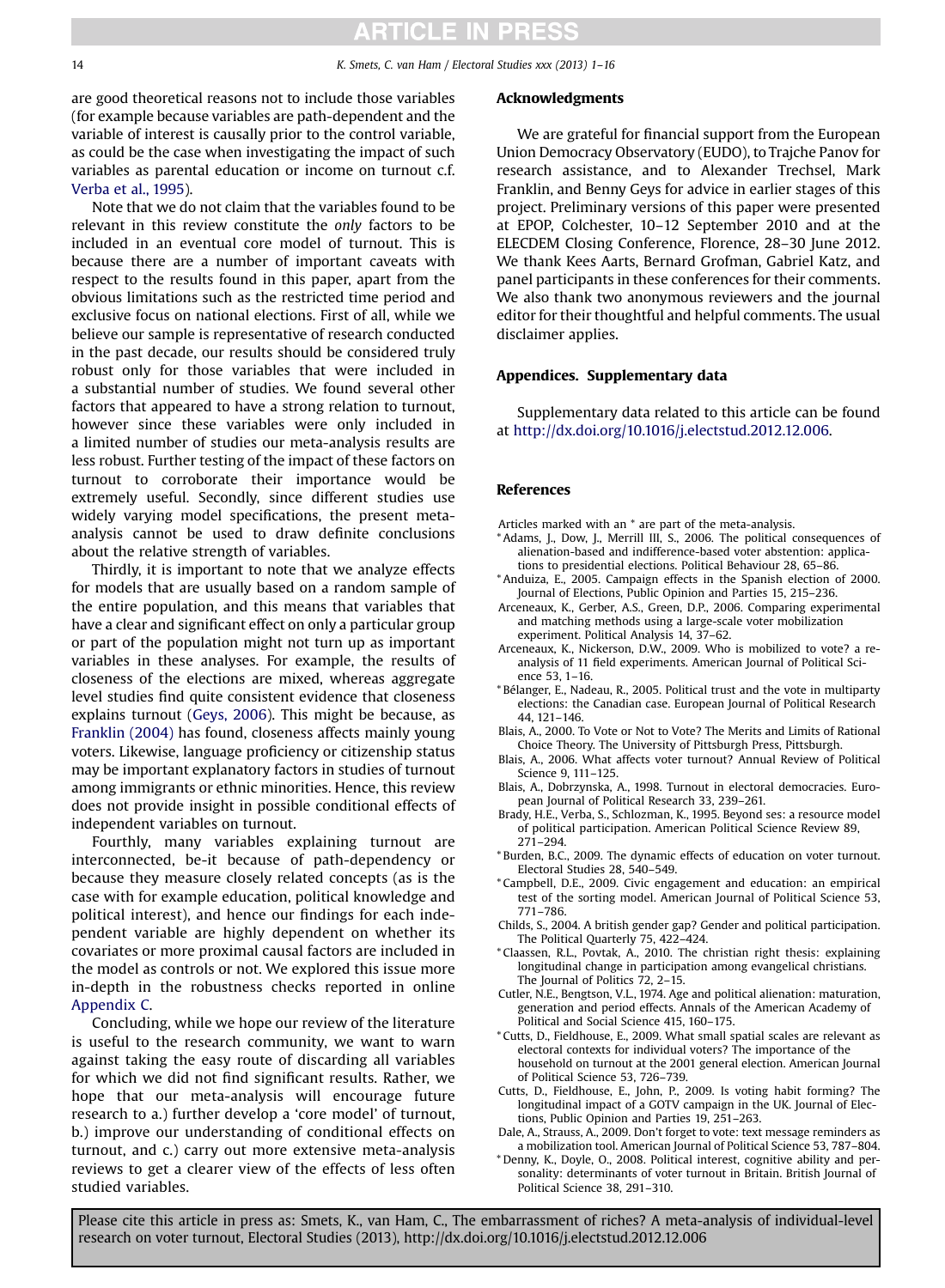#### K. Smets, C. van Ham / Electoral Studies xxx (2013) 1-16 15

- <span id="page-14-0"></span>Denver, D., 2008. Another reason to support marriage? Turnout and the decline of marriage in Britain. British Journal of Politics and International Relations 10, 666–680.
- Downs, A., 1957. An Economic Theory of Democracy. HarperCollins, New York.
- \* Fieldhouse, E., Tranmer, M., Russell, A., 2007. Something about young people or something about elections? Electoral participation of young people in Europe: evidence from a multilevel analysis of the European social survey. European Journal of Political Research 46, 797–822.
- Fowler, J.H., 2006. Altruism and turnout. The Journal of Politics 68, 674–683.
- Franklin, M.N., 2004. Voter Turnout and the Dynamics of Electoral Competition in Established Democracies Since 1945. Cambridge University Press, Cambridge, MA.
- \* Gallego, A., 2010. Understanding unequal turnout: education and voting in comparative perspective. Electoral Studies 29, 239–248.
- Gerber, A.S., Green, D.P., 2000. The effects of canvassing, telephone calls, and direct mail on voter turnout: a field experiment. American Political Science Review 94, 653–663.
- Gerber, A.S., Green, D.P., Shachar, R., 2003. Voting may be habit-forming: evidence from a randomized field experiment. American Journal of Political Science 47, 540–550.
- Gerber, A.S., Rogers, T., 2009. Descriptive social norms and motivation to vote: everybody's voting and so should you. The Journal of Politics 71, 178–191.
- Geys, B., 2006. Explaining voter turnout: a review of aggregate-level research. Electoral Studies 25, 637–663.
- Glass, G.V., 1976. Primary, secondary, and meta-analysis of research. Educational Researcher 5, 3–8.
- \* Goldstein, K., Freedman, P., 2002. Campaign advertising and voter turnout: new evidence for a stimulation effect. The Journal of Politics 64, 721–740.
- \* Highton, B., Wolfinger, R.E., 2001. The first seven years of the political life cycle. American Journal of Political Science 45, 202–209.
- \* Hillygus, D.S., 2005b. The missing link: exploring the relationship between higher education and political engagement. Political Behaviour 27, 25–47.
- Imbeau, L.M., Pétry, F., Lamari, M., 2001. Left-right party ideology and government policies: a meta-analysis. European Journal of Political Research 40, 1–29.
- Inglehart, R., Norris, P., 2003. Rising Tide: Gender Equality and Cultural Change Around the World. Cambridge University Press, Cambridge, MA.
- Jankowski, T.B., Strate, J.M., 1995. Modes of participation over the adult life span. Political Behaviour 17, 89–106.
- \* Karp, J.A., Banducci, S.A., Bowler, S., 2008. Getting out the vote: Party mobilization in a comparative perspective. British Journal of Political Science 38, 91–112.
- Karp, J.A., Brockington, D., 2005. Social desirability and response validity: a comparative analysis of overreporting voter turnout in five countries. The Journal of Politics 67, 825–840.
- Lane, R.E., 1959. Political Life. Why People Get Involved in Politics. The Free Press of Glencoe, Toronto.
- Lau, R.R., Sigelman, L., Rovner, I.B., 2007. The effects of negative political campaigns: a meta-analytic reassessment. The Journal of Politics 69, 1176–1209.
- \* Leighley, J.E., Nagler, J., 2007. Unions, voter turnout, and class bias in the U.S. electorate, 1964–2004. The Journal of Politics 69, 430–441.
- Lipset, S.M., 1969. Political Man. Heinemann, London.
- Norris, P., 2002. Democratic Phoenix. Reinventing Political Activism. Cambridge University Press, Cambrdige, MA.
- Pérez-Liñán, A., 2001. Neoinstitutional accounts of voter turnout: moving beyond industrial democracies. Electoral Studies 20, 281–297.
- \* Plutzer, E., 2002. Becoming a habitual voter: inertia, resources, and growth in young adulthood. American Political Science Review 96, 41–56.
- \* Prior, M., 2005. News vs. entertainment: how increasing media choice widens gaps in political knowledge and turnout. American Journal of Political Science 49, 577–592.
- Riker, W.H., Ordeshook, P.C., 1968. A theory of the calculus of voting. American Political Science Review 62, 25–42.
- Rosenstone, S.J., 1982. Economic adversity and voter turnout. American Journal of Political Science 26, 25–46.
- Rosenstone, S.J., Hansen, J.M., 1993. Mobilization, Participation and Democracy in America. MacMillan, New York, NJ.
- \* Rubenson, D., Blais, A., Fournier, P., Gidengil, E., Nevitte, N., 2004. Accounting for the age gap in turnout. Acta Politica 39, 407–421.
- \* Sandell, J., Plutzer, E., 2005. Families, divorce and voter turnout in the US. Political Behaviour 27, 133–162.
- \* Sandell Pacheco, J., 2008. Political socialization in context: the effect of political competition on youth voter turnout. Political Behaviour 30, 415–436.
- Schlozman, K.L., Verba, S., 1979. Injury to Insult. Unemployment, Class, and Political Response. Harvard University Press, Cambridge, MA.
- \* Solt, F., 2008. Economic inequality and democratic political engagement. American Journal of Political Science 52, 48–60.
- Stevens, D., 2008. The relationship between negative political advertising and public mood: effects and consequences. Journal of Elections, Public Opinion and Parties 18, 153–177.
- \* Stevens, D., 2009. Elements of negativity: volume and proportion in exposure to negative advertising. Political Behaviour 31, 429–454.
- Stoker, L., Jennings, M.K., 1995. Life-cycle transitions and political participation: the case of marriage. American Political Science Review 89, 421–433.
- Strate, J.M., Parrish, C.J., Elder, C.D., Ford, C., 1989. Life span civic development and voting participation. American Political Science Review 83, 443–464.
- \* Tenn, S., 2007. The effect of education on voter turnout. Political Analysis 15, 446–464.
- Verba, S., Nie, N.H., 1972. Participation in America. Political Democracy and Social Equality. Harper & Row, New York.
- Verba, S., Schlozman, K., Brady, H.E., 1995. Voice and Equality. Civic Voluntarism in American Politics. Harvard University Press, Cambridge, MA.
- Wolf, F.M., 1986. Meta-analysis. Quantitative Methods for Research Synthesis. In: Quantitative Applications in the Social Sciences 07-059. Sage Publications, Beverly Hills, CA.

#### Further reading

Articles marked with an \* are part of the meta-analysis.

- \* Aarts, K., Semetko, H.A., 2003. The divided electorate: media use and political involvement. The Journal of Politics 65, 759–784.
- \* Adams, J., Merrill III, S., 2003. Voter turnout and candidate strategies in American elections. The Journal of Politics 65, 161–189.
- \* Alex-Assensoh, Y., Assensoh, A.B., 2001. Inner-city contexts, church attendance, and African American political participation. The Journal of Politics 63, 886–901.
- \* Alvarez, R.M., Hopkins, A., Sinclair, B., 2010. Mobilizing Pasadena democrats: measuring the effects of partisan campaign contacts. The Journal of Politics 72, 31–44.
- \* Anduiza, E., 2002. Individual characteristics, institutional incentives and electoral abstention in western Europe. European Journal of Political Research 41, 643–673.
- \* Banducci, S.A., Donovan, T., Karp, J.A., 2004. Minority representation, empowerment, and participation. The Journal of Politics 66, 534–556.
- \* Bass, L.E., Casper, L.M., 2001. Impacting the political landscape: who registers and votes among naturalized Americans? Political Behaviour 23, 103–130.
- \* Blais, A., Gidengil, E., Nevitte, N., Nadeau, R., 2004. Where does turnout decline come from? European Journal of Political Research 43, 221–236.
- \* Bromley, C., Curtice, J., 2003. The lost voters of Scotland: devolution disillusioned or westminster weary? British Elections & Parties Review 13, 66–85.
- \* Busch, M.L., Reinhardt, E., 2000. Geography, international trade, and political mobilization in U.S. industries. American Journal of Political Science 44, 703–719.
- \* Busch, M.L., Reinhardt, E., 2005. Industrial location and voter participation in Europe. British Journal of Political Science 35, 713–730.
- \* Cho, W.K.T., Gimpel, J.G., Dyck, J.J., 2006. Residential concentration, political socialization, and voter turnout. The Journal of Politics 68, 156–167.
- \* Chong, D., Rogers, R., 2005. Racial solidarity and political participation. Political Behaviour 27, 347–374.
- \* Clarke, H., Sanders, D., Stewart, M., Whiteley, P., 2002. Downs, stokes and modified rational choice: modelling turnout in 2001. Journal of Elections, Public Opinion and Parties 12, 28–47.
- \* Clarke, H., Sanders, D., Stewart, M., Whiteley, P., 2006. Taking the bloom off new labour's rose: Party choice and voter turnout in Britain, 2005. Journal of Elections, Public Opinion and Parties 16, 3–36.
- \* Clinton, J.D., Lapinski, J.S., 2004. "Targeted" advertising and voter turnout: an experimental study of the 2000 presidential election. The Journal of Politics 66, 69–96.